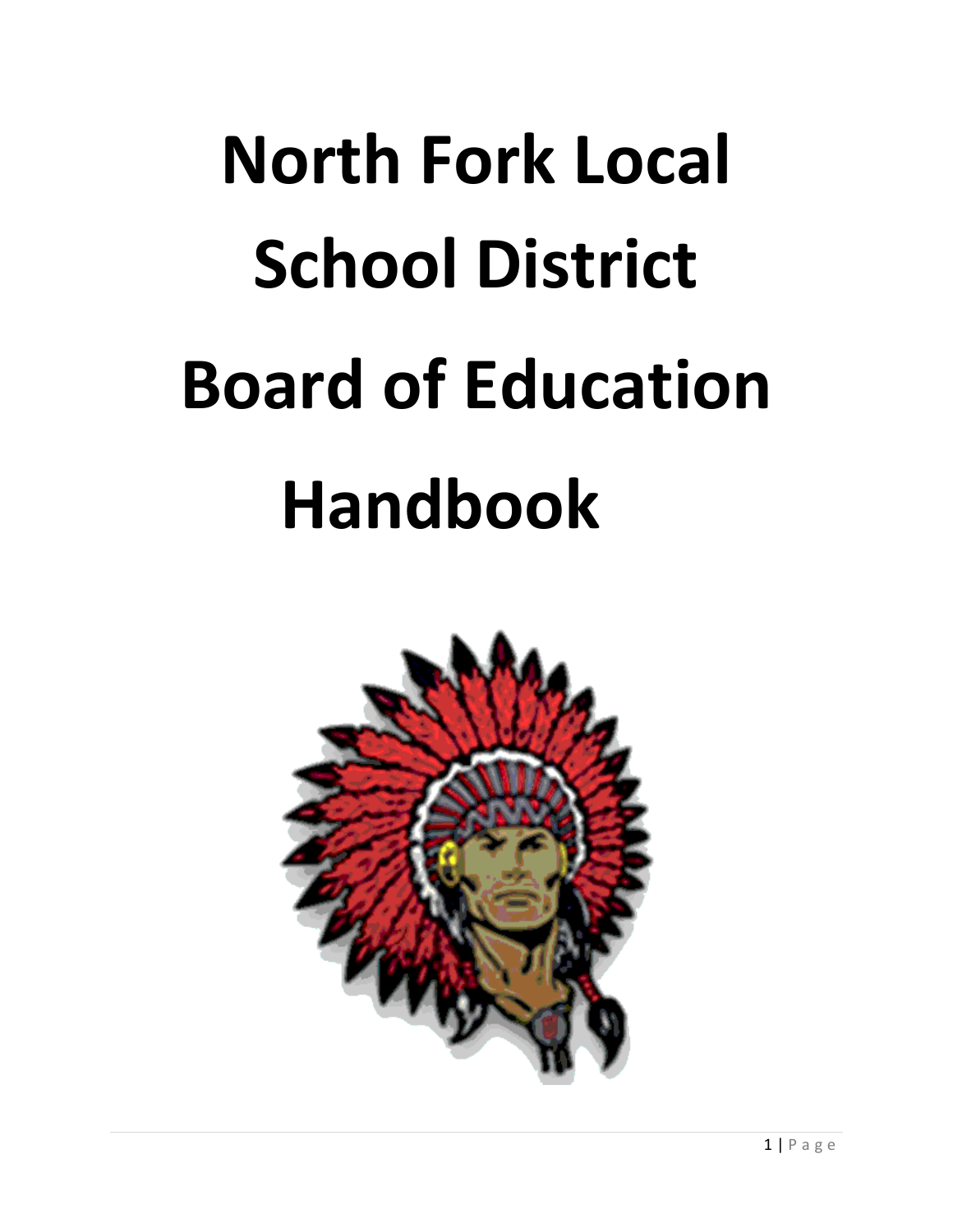## **Table of Contents**

| <b>Purpose of the Handbook</b>                     | Page 3 |
|----------------------------------------------------|--------|
| Vison/Goals/Mission Statement/District Information | Page 4 |

## **Board of Education**

| <b>Board Powers (By-Law 0122</b>                                                                   | Page 5     |
|----------------------------------------------------------------------------------------------------|------------|
| Member Powers (By-Law 0122.1)                                                                      | Page 5     |
| Code of Ethics (By-Law 0123)                                                                       | Page 6-7   |
| Conflict of Interest (By-Law 0141.2)                                                               | Page 8-9   |
| Qualifications (By-Law 0142)                                                                       | Page 10    |
| Oath (By-Law 0142.1)                                                                               | Page 10    |
| Orientation (By-Law 0142.3)                                                                        | Page 10    |
| Term (By-Law 0144)                                                                                 | Page 11    |
| Officers (By-Law 0152)                                                                             | Page 11    |
| Meetings                                                                                           | Page 12-16 |
| <b>Board Member Responsibilities</b>                                                               | Page 17    |
| Compensation (By-Law 0147)                                                                         | Page 18    |
| <b>Resignation or Removal (By-Law 0146)</b>                                                        | Page 19    |
| <b>Public Expressions of Members (By-Law 0148)</b>                                                 | Page 20    |
| Communication (By-Law 0148.1)                                                                      | Page 21    |
| Use of Electronic/Text Messages (By-Law 0167.1)                                                    | Page 21    |
| <b>Open Meetings/Sunshine Law</b>                                                                  | Page 22    |
| <b>Superintendent and Treasurer</b><br><b>Responsibilities of the Superintendent (Policy 1230)</b> | Page 23    |
| <b>Responsibilities of Treasurer (Policy 1320)</b>                                                 | Page 24    |
| <b>Evaluation of Superintendent</b>                                                                | Page 25    |
| <b>Evaluation of the Treasurer</b>                                                                 | Page 26    |
| <b>Map of the District</b>                                                                         | Page 27    |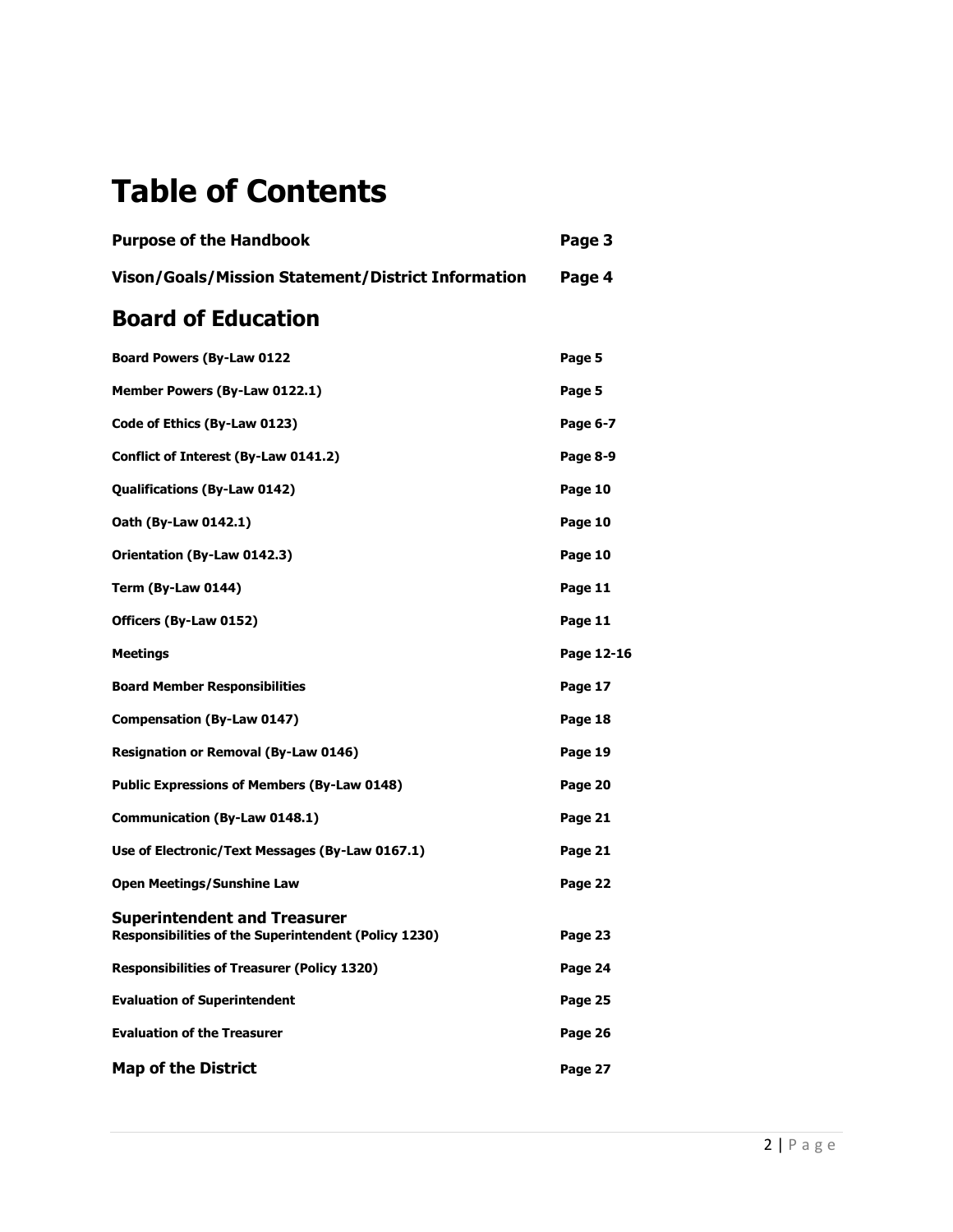**Purpose of the Handbook** 

The North Fork Local School District Board of Education has created this handbook for the following reasons:

1. To serve as a document that holds each member accountable to the roles and responsibilities of serving as a Board member 2. To serve as an informative document for community members who are considering running for election to become a Board of Education member 3. To serve as an informative document to the North Fork Local Schools community on the roles and responsibilities of a Board member

This handbook is not meant to be "all‐inclusive," but rather it is designed to cover major topics.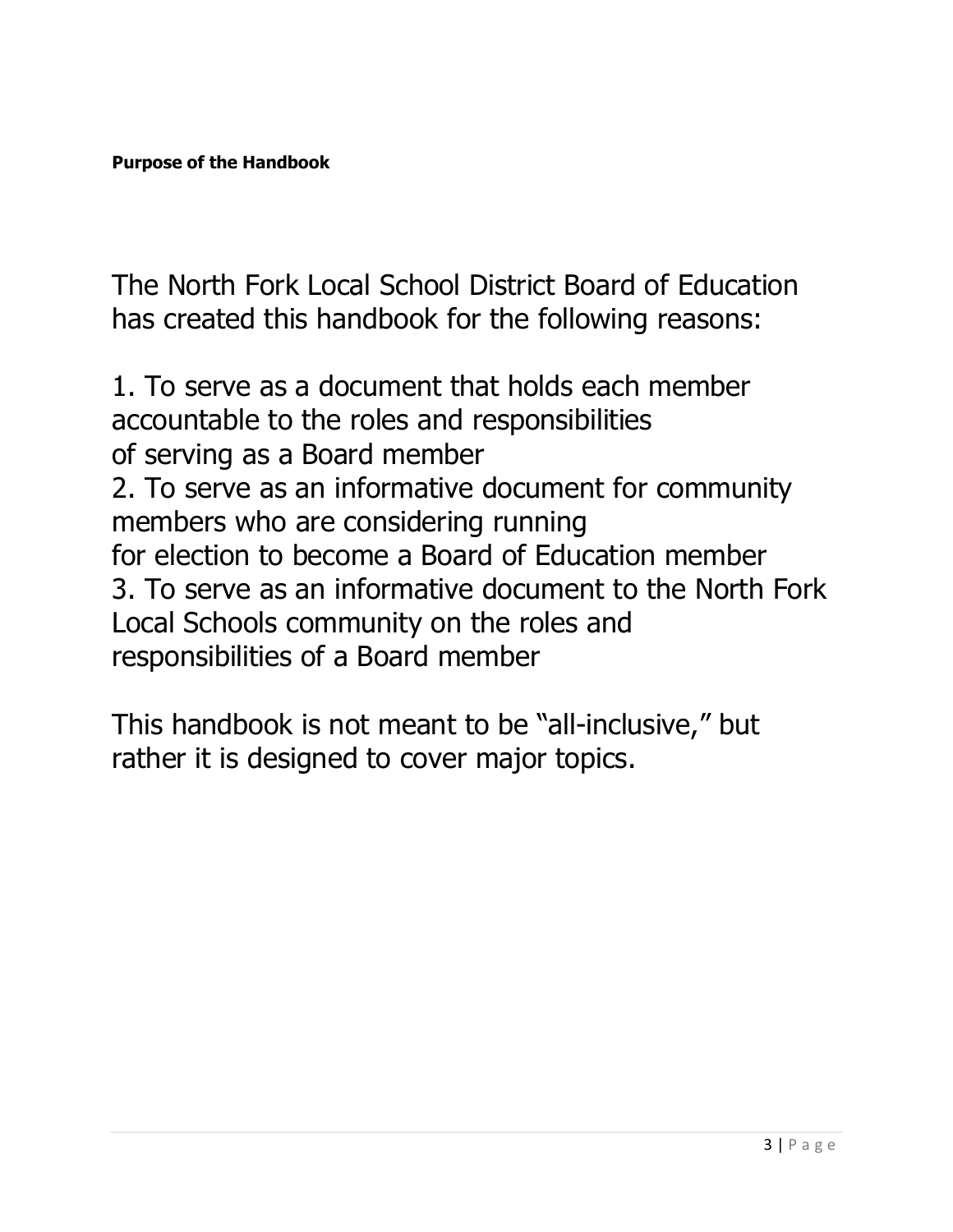#### **Mission Statement**

Working together with committed employees, parents, and community partnerships will ensure every student has the opportunity to learn at a rate consistent with his/her ability. All students will work towards becoming responsible citizens and mastering the skills of lifelong learning to the maximum of their potential.

#### **Vision**

The North Fork Local School District will provide and inspire achievement and accountability that maximizes quality learning.

#### **Goals**

1. Our students will perform at a level that surpasses or is equal to their anticipated level of

achievement based on state standards and measured ability.

2. We will promote high expectations for students in all curriculum areas to promote

productive citizens for the future.

3. We will create a district wide culture, which promotes diversity, in which all students and

employees will demonstrate safe, responsible, and respectful behaviors.

4. We will use different forms of communication and public relation tools to develop a

sense of community for the North Fork School District.

5. We will promote and encourage employee professional development for continued

growth within the "Best Practices" of education.

#### **District Information**

The North Fork Local School District, also known as Utica, rests in the lush rolling hills of Northern Licking County and the Southern portion of Knox County. The district includes the townships of Burlington, Clay, Eden, Mary Ann, McKean, Morgan, Newton, and Washington. The district boundaries trace over 133 square miles.

The North Fork Local Schools are made up of Utica High School, Utica Middle School, Newton Elementary and Utica Elementary which serve over 1656 students. The district employs approximately 200 staff members dedicated to the education of our students.

#### **Students**

Our district has an enrollment of 1587 students in Kindergarten through 12th grade.

#### **Employees**

As of January 2022, the district employs 113 certified staff and 74 classified staff.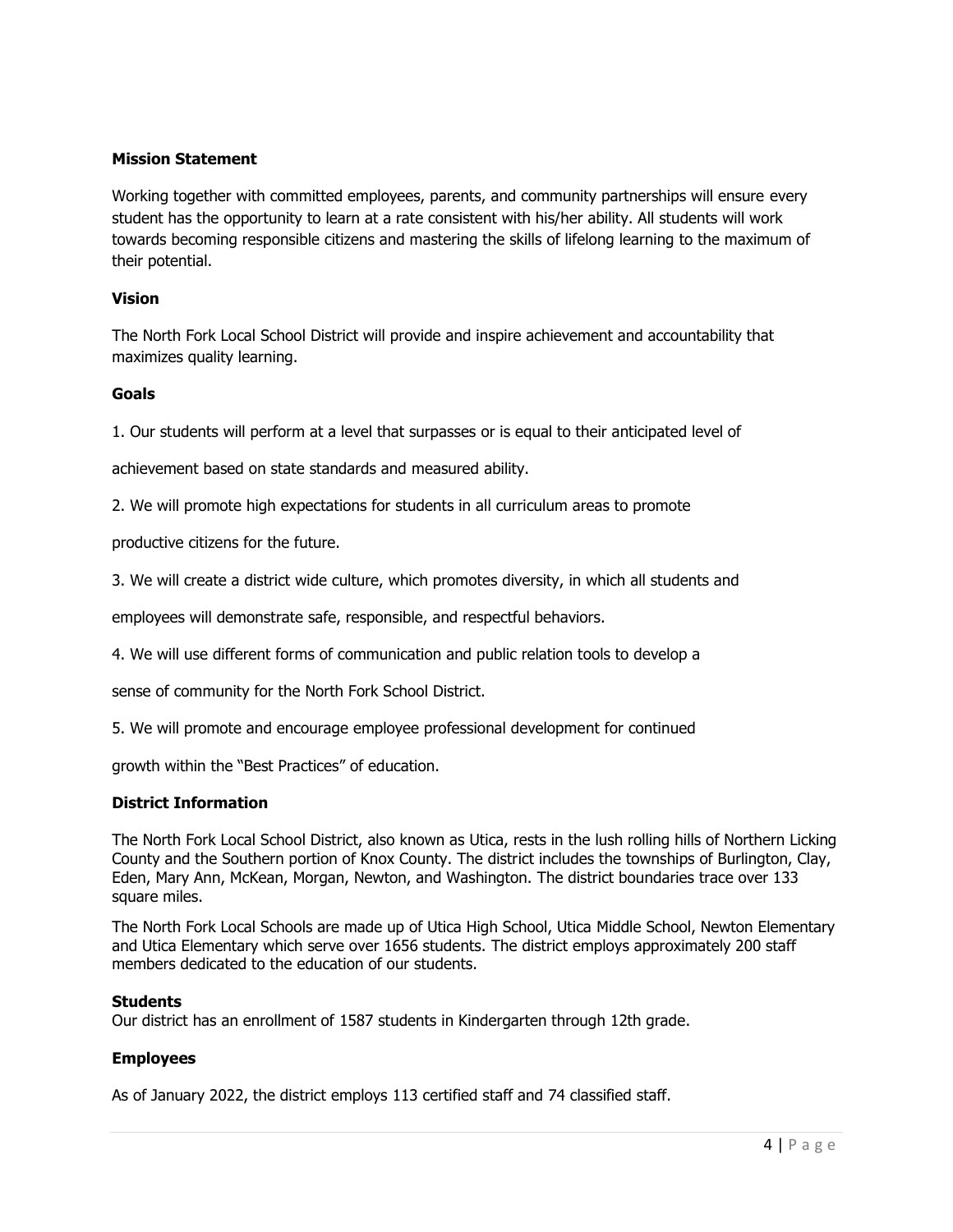#### **Board of Education**

Teaching and learning occurs in complex ecosystems, dynamic environments where teachers, students, materials and supplies, concepts, social structures, and architectures are interdependently related and interactive. We have an important job: we are charged with developing in young people the knowledge, practices, and habits of mind that enable them to build lives rich with meaningful action, intellectual engagement, compassion, public responsibility, and ongoing learning for their full life span. As a staff, we are charged with an even more complex and challenging job: to contribute to the culture through advancing knowledge and understanding and through demonstrating intellectual leadership. Building on what was taught from the previous year we can develop instruction from the foundation of kindergarten through the student's senior year.

#### **Board Powers (By-Law 0122)**

The Board of Education shall be a body politic and corporate, and, as such, capable of suing and being sued, contracting, and being contracted with, acquiring, holding, possessing, and disposing of real and personal property, and taking and holding in trust for the use and benefit of the District, any grant or devise of land and any donation or bequest of money or other personal property.

The power of this Board extends to those matters expressly granted by statute or those matters which may be necessarily implied from such powers specifically delegated as being necessary to carry them out.

#### **Member Powers (By-Law 0122.1)**

Board members as individuals do not separately posses the powers that reside in the Board of Education except when and as expressly authorized by law or this Board, but no Board member shall be denied facts or materials required for the proper performance of his/her duties to which s/he is legally entitled.

If in the opinion of the Superintendent a Board member's request(s) for facts and information is administratively unreasonable, s/he may withhold said facts or material until a ruling is made by the Board.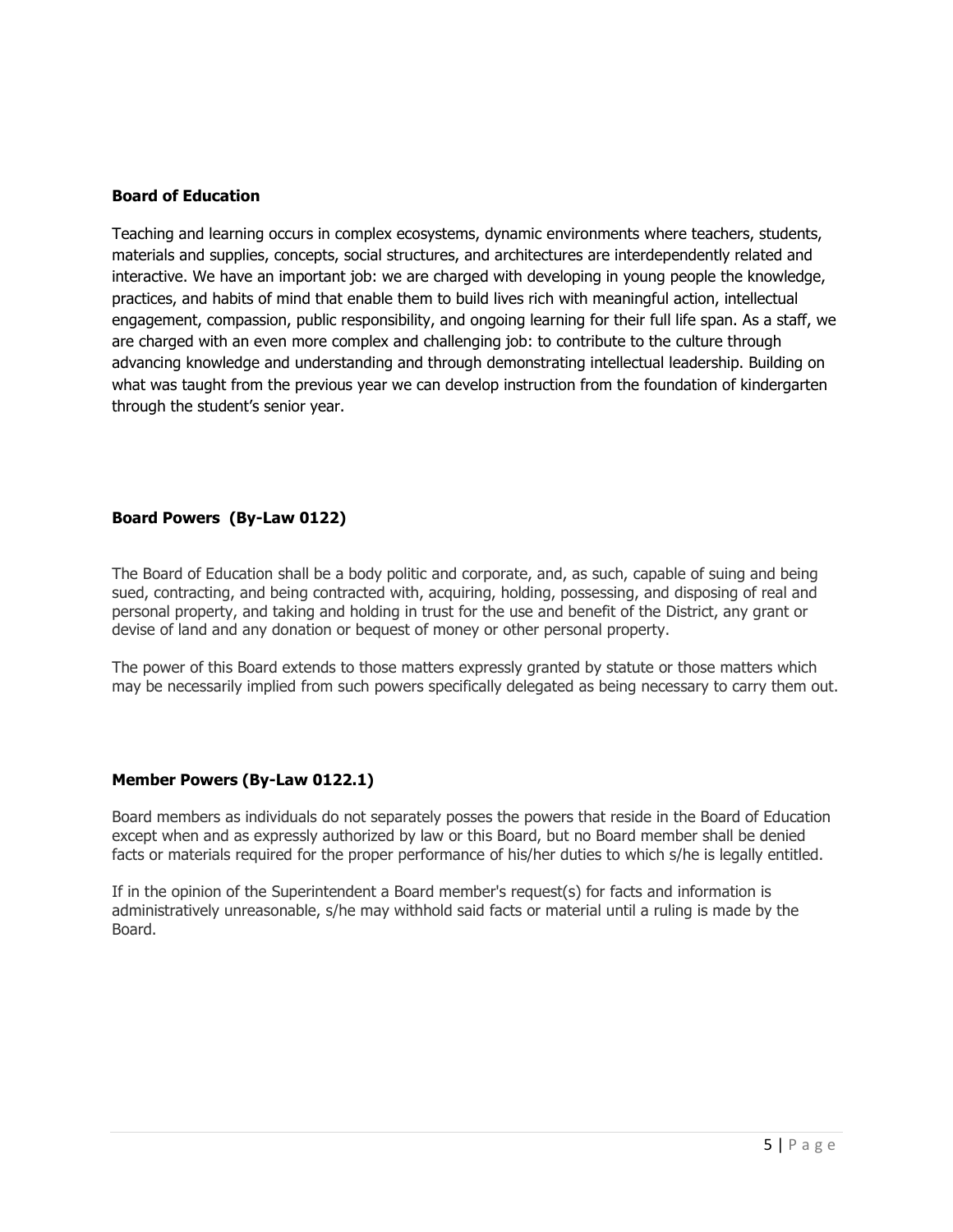#### **Code of Ethics (By-Law 0123)**

#### 123 - **CODE OF ETHICS/CODE OF CONDUCT**

The Board of Education believes quality public education and good Board service should be conducted in an ethical manner with traditional principles such as honesty, trust, fairness, and integrity. Each Board member should conform his/her conduct to Ohio law, the code of ethics recommended by the Ohio School Boards Association and the code of conduct set forth below as adopted from the National School Boards Association Publication **Becoming a Better Board Member.**

While serving as a member of the Board of Education, each member is expected to agree to abide by the following code of ethics promulgated by the Ohio School Boards Association:

- A. remember that my first and greatest concern must be the educational welfare of all students attending the public schools;
- B. obey the laws of Ohio and the United States;
- C. respect the confidentiality of privileged information.
- D. recognize that as an individual Board member I have no authority to speak or act for the Board.
- E. work with other members to establish effective Board policies.
- F. delegate authority for the administration of the schools to the Superintendent and staff.
- G. encourage ongoing communications among Board members, the Board, students, staff, and the community.
- H. render all decisions based on the available facts and my independent judgment rather than succumbing to the influence of individuals or special interest groups.
- I. make every effort to attend all Board meetings.
- J. become informed concerning the issues to be considered at each meeting.
- K. improve my boardmanship by studying educational issues and by participating in in-service programs;
- L. support the employment of staff members based on qualifications and not as a result of influence.
- M. cooperate with other Board members and administrators to establish a system of regular and impartial evaluations of all staff;
- N. avoid conflicts of interest or the appearance thereof.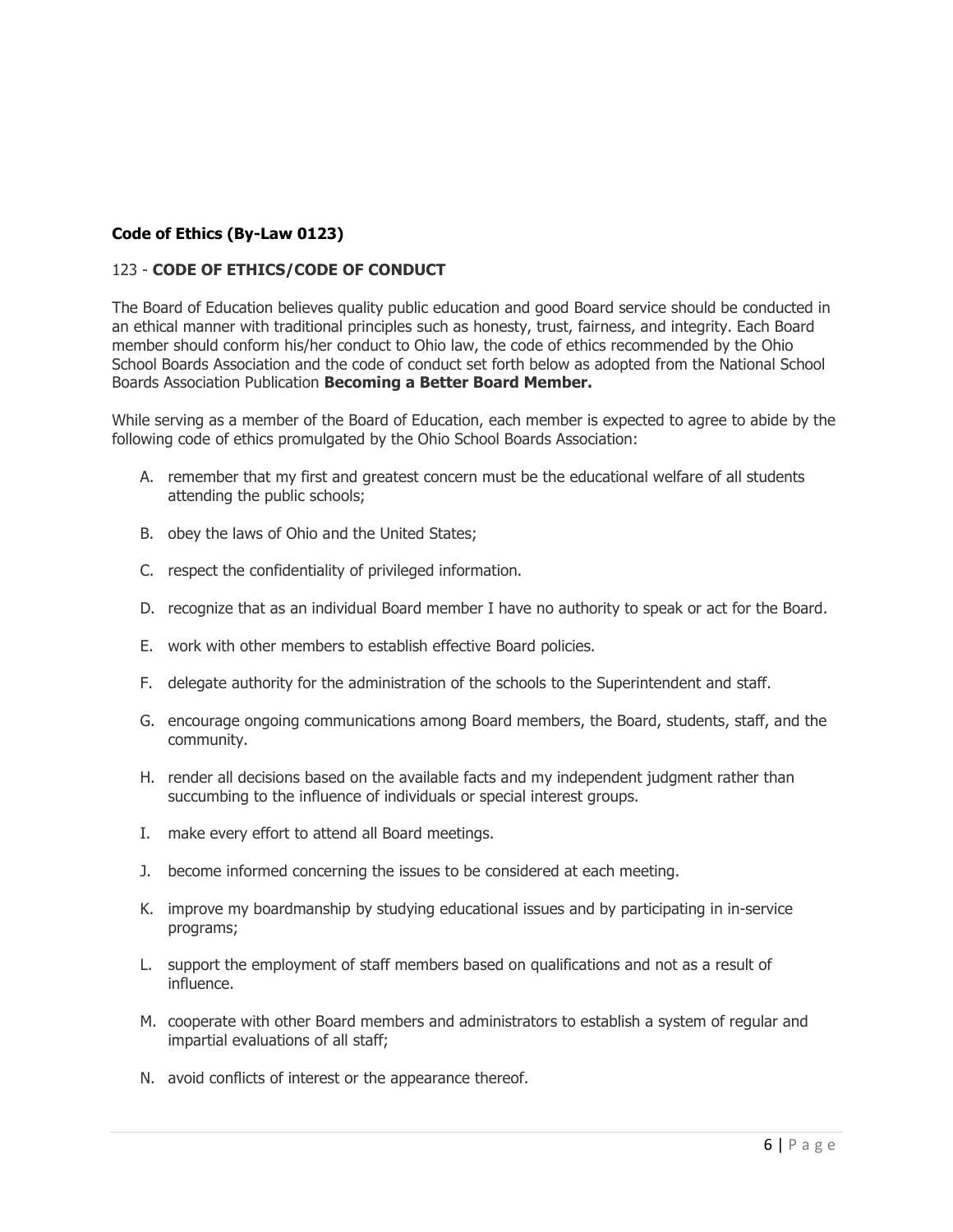- O. refrain from using my Board position for benefit of myself, family members, or business associates.
- P. express my personal opinions, but once the Board has acted, accept the will of the majority.

In addition, the Board of Education believes that each member should agree to work cooperatively and effectively with others and conform his/her behavior to the following code of conduct by collectively and individually agreeing to:

- A. abide by the code of ethics promulgated by the Ohio School Boards Association.
- B. act as an advocate for the Schools and for children.
- C. set high expectations for the work of the Board.
- D. keep the Board's primary focus on the best interests of students.
- E. strive sincerely to build better relationships with one another and the Superintendent.
- F. set clear goals for the Superintendent.
- G. support the Superintendent and help him/her to be as effective as possible.
- H. prepare carefully before each meeting so that when each Board member has the floor, s/he can make comments that are concise, organized, and clear.
- I. vote his/her individual convictions based on the available facts and his/her independent judgment and refrain from surrendering his/her judgment to individuals or groups.
- J. devote sufficient time, thought, and study to proposed actions.
- K. become well versed in parliamentary procedure.
- L. listen carefully and with courtesy when other people have the floor and are speaking during Board meetings;
- M. refuse to become involved with micromanagement.
- N. emphasize planning, policymaking, and public relations rather than becoming involved in management of the schools.
- O. establish clear goals for the District and ensure that the community is aware of these goals.
- P. keep abreast of current educational issues within the District, throughout the State, and across the nation.
- Q. establish fair and equitable terms and conditions of employment and evaluation of all staff; and
- R. select sound instructional strategies and materials and submit them to regular and impartial evaluations.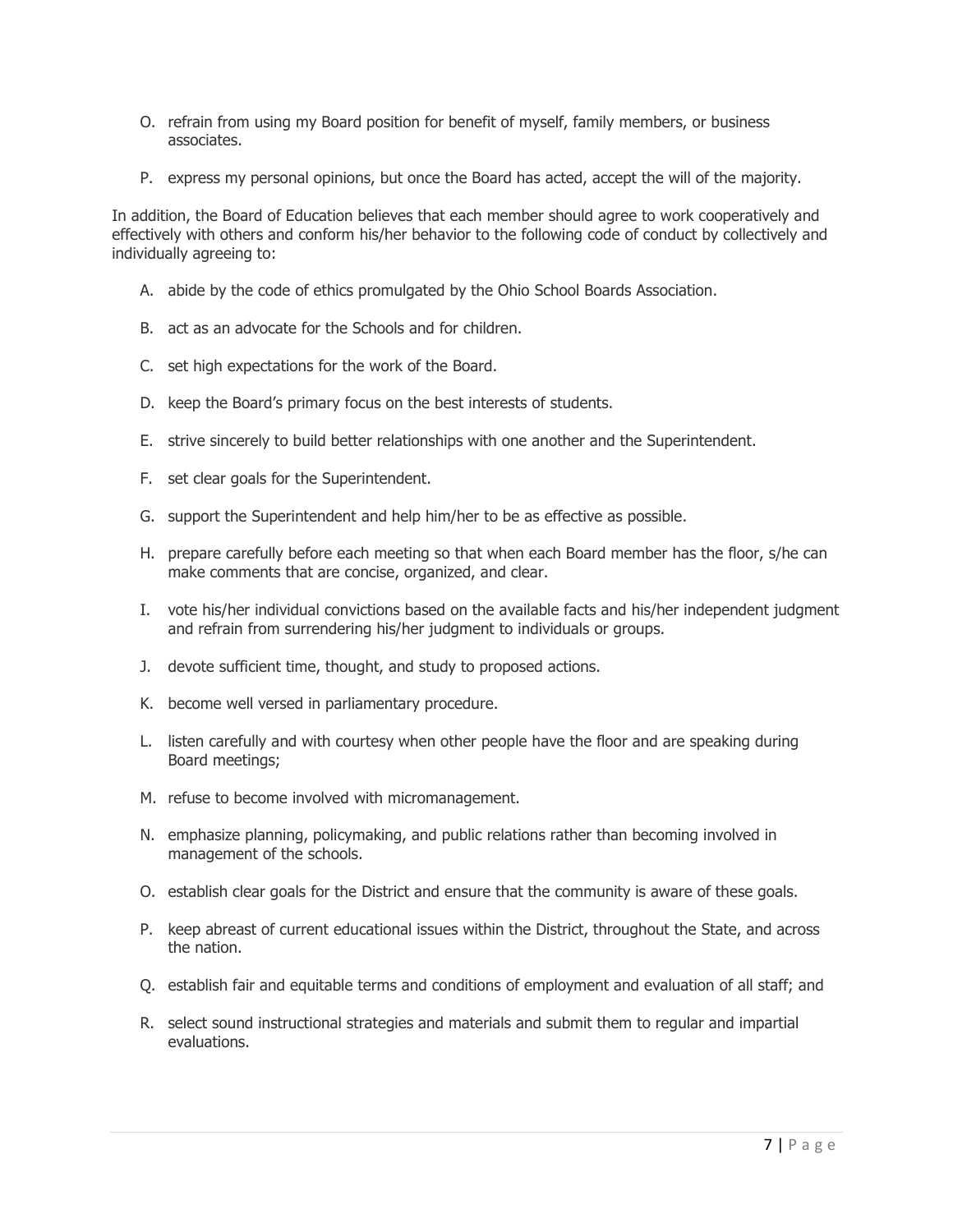#### **Conflict of Interest**

#### 141.2 - **CONFLICT OF INTEREST**

A Board member shall not have any direct or indirect pecuniary interest in a contract with the District; nor shall s/he directly furnish any labor, equipment, or supplies to the District; nor shall s/he be employed by the Board in any capacity for compensation.

In the event a Board member is employed by a corporation or business which furnishes goods or services to the School District, the Board member shall declare his/her association with the organization and refrain from debating or voting upon the question of the contract. It is not the intent of this policy to prevent the District from contracting with corporations or businesses because a Board member is an employee of the firm. The policy is designed to prevent placing a Board member in a position where his/her interest in the public schools and his/her interest in his/her place of employment might conflict and to avoid appearances of conflict of interest even though such conflict may not exist.

Among the conflicts which law specifically forbids:

- A. the prosecuting attorney or city attorney from serving on the Board of Education;
- B. a Board member from serving as the school dentist, physician, or nurse;
- C. a Board member from being employed for compensation by the Board;
- D. a Board member from having, directly or indirectly, any pecuniary interest in any contract with the Board;
- E. a Board member from accepting a reward, gift, or reduction in price for favoring, recommending, or advocating the introduction, adoption, or use in the school of a textbook, map, chart, or any other school supply;
- F. a Board member, for a period of one (1) year after leaving office, from accepting employment with the Board where such employment was authorized by the Board while s/he was a member thereof;
- G. a Board member from soliciting or using the authority or influence of his/her office to secure employment with the Board;
- H. a Board member from voting, deliberating, participating in discussions, or otherwise using the authority or influence of his/her office to create a position with the School District or to set the compensation for such position where s/he is considering, or is being considered for, employment in that position;
- I. a Board member from having an interest in a contract for the purchase of property, supplies, or fire insurance by any county, township, municipal corporation, board of education, or public institution anywhere in the State of Ohio, if such contract exceeds \$150 unless the contract is let by competitive bidding;
- J. a Board member from being involved in any aspect of the hiring process including, but not limited to, discussing, deliberating, interviewing, or voting on a contract with that person as a teacher or instructor if s/he is related to that person as spouse, father, mother, step-parent, brother, sister, minor child, step-child, grandparent, grandchild, or any other person related by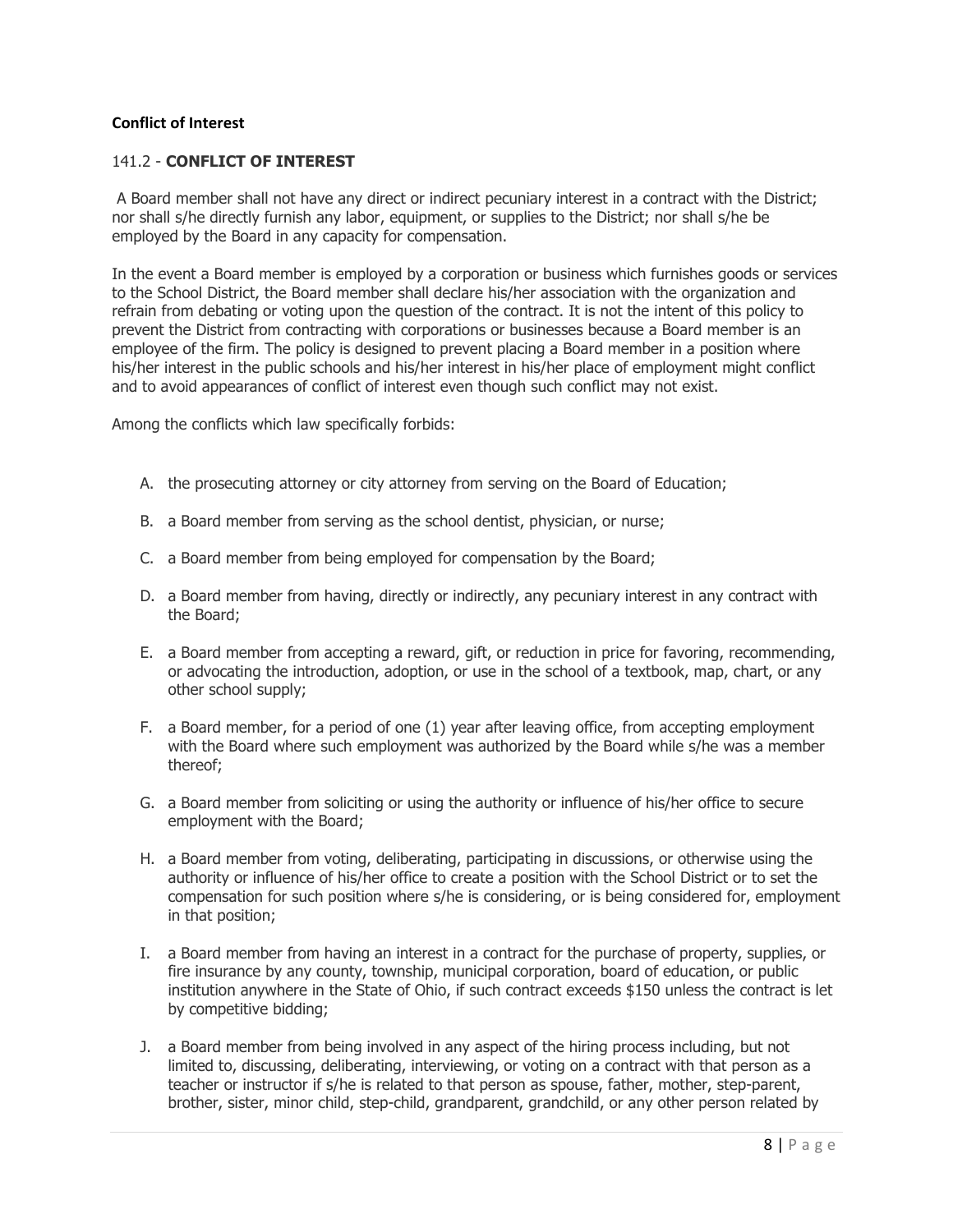blood or marriage that resides in the same household as the Board member;

- K. a Board member from authorizing or using the authority or influence of office to secure authorization of a public contract in which the Board member, a member of his/her family, or any of his/her business associates has an interest;
- L. a Board member from authorizing or using the authority or influence of office to secure the investment of public funds in any share, bond, mortgage, or other security in which the Board member, any member of his/her family, or any of his/her business associates have an interest, or receives any brokerage, origination, or servicing fees, or is an underwriter;
- M. a Board member from having an interest in the profits or benefits of a public contract entered by the District with which s/he is connected;
- N. a Board member from using the authority or influence of office to secure anything of value or the promise of anything of value to the Board member, from soliciting or accepting anything of value that is of such a character as to manifest an improper and substantial influence upon the Board member with respect to his/her duties.

Board members shall not accept any form of compensation from a vendor or other improper source that is seeking to do business with the District, is doing business with the District, is regulated by, or interested in matters before the District. In addition, Board members shall not enter a contractual arrangement with a vendor seeking to do business with the District, or a vendor with whom the District is doing business, whereby an individual Board member receives compensation in any form for services rendered. Such compensation or things of value are not limited to, cash, check, stocks, or any other form of securities, and gifts such as televisions, microwave ovens, computers, discount certificates, travel vouchers, tickets, passes, and other such things of value. In the event that a Board member receives such compensation, the Board member shall immediately notify the Treasurer, in writing, that s/he received such compensation and shall thereafter promptly transmit such compensation to the Treasurer.

Nothing herein shall prevent a Board member who attends a conference held by an association of public officials and employees from accepting a meal, or attending a reception or open house, the cost of which is financed by a private party so long as the meal, reception, or open house is: 1) of an ordinary, routine character; 2) at an educational or informational event; and 3) open to all of the public officials and employees attending the event. A Board member is prohibited from improperly using his/her position to secure the donation of the cost of a meal, reception, or open house at a conference of an association of public officials and employees to which s/he or his/her Board belongs, while the Board member is simultaneously engaged in governmental business or regulatory activity directly affecting the related interests of the person solicited.

A Board member whose spouse is an employee in the District may not vote, authorize, or use the influence of his/her office to secure approval of an employment contract with his/her spouse. Neither may s/he vote, deliberate, discuss, or otherwise attempt to influence a collectively bargained, negotiated agreement affecting his/her spouse if the spouse is an officer, executive committee member, or member of the negotiating team or committee of the employee organization or if the agreement includes provisions for health insurance under which said Board member is covered as a benefit of the spouse's employment.

Board members are responsible for knowledge of the ethics law applicable to their public service as an elected official in the State of Ohio. Board members should seek guidance on the application of Ohio's ethics law prior to acting. This policy is an overview, not a complete statement of Ohio's ethics laws. **© Neola 2018** Legal R.C. 102.03(D)(E)(F), 2921.42(A)(3), 2921.44(D-F), R.C. 2921.02, 3313.13, 3313.33, 3313.70, 3319.21 Ohio Ethics Commission Advisory Opinion No. 2002-02 (6/13/2002).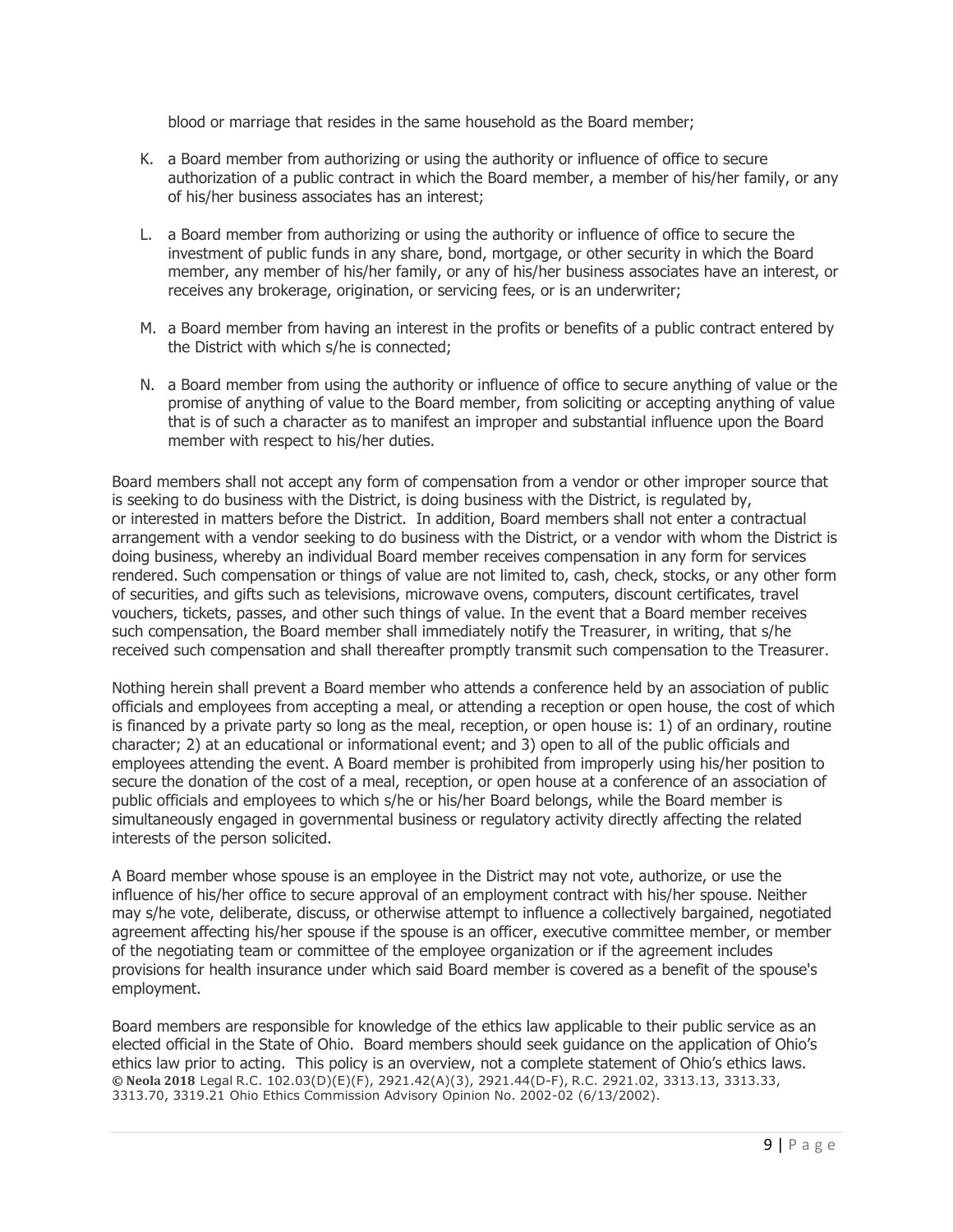#### **Qualifications (By-Law 0142)**

Each member of the Board shall be an elector residing in this School District (R.C. 3313.01), not be employed as a prosecuting attorney, city solicitor, or other official acting in a similar capacity (R.C. 3313.13), and not have, directly or indirectly, any pecuniary interest in any contract of the Board or be employed in any manner for compensation by the Board, (R.C. 3313.33) and shall be at least eighteen (18) years of age.

Legal (R.C. 3313.33) R.C. 3313.01, 3313.13

#### **Oath By-Law 0142.1)**

Each member of the Board shall, before entering his/her duties of office, take an oath to support the Constitution of the United States and the Constitution of the State of Ohio and to perform faithfully the duties of his/her office.

Legal R.C.3313.10

#### **Orientation**

The Board believes that the preparation of each Board member for the performance of Board duties is essential to the effectiveness of the Board's functioning. The Board shall encourage each new Board member to understand the functions of the Board, acquire knowledge of matters related to the operation of the schools, and learn Board procedures. Accordingly, each new Board member, no later than his/her first regular meeting as a Board member, shall receive for use during his/her term on the Board:

- A. a copy of the Ohio Ethics Law as required by R.C. 102.09 (E); [Link](https://www.ethics.ohio.gov/education/factsheets/EthicsLawOverview.pdf)
- B. a copy of the Board policy manual; [Link](https://go.boarddocs.com/oh/nofo/Board.nsf/Public?open&id=policies)
- C. a copy of each current negotiated agreement; (One Drive)
- D. the current budget statement, audit report, and related fiscal materials; (One Drive)
- E. weekly Board packets less any confidential materials.

Each new Board member shall be invited to meet or discuss with the Board President, the Superintendent, and the Treasurer to discuss Board functions, policies, and procedures.

The Board shall encourage the attendance of each new Board member at orientation and training meetings. (R.C. 3315.15)

Legal R.C. 102.09 (E (R.C. 3315.15)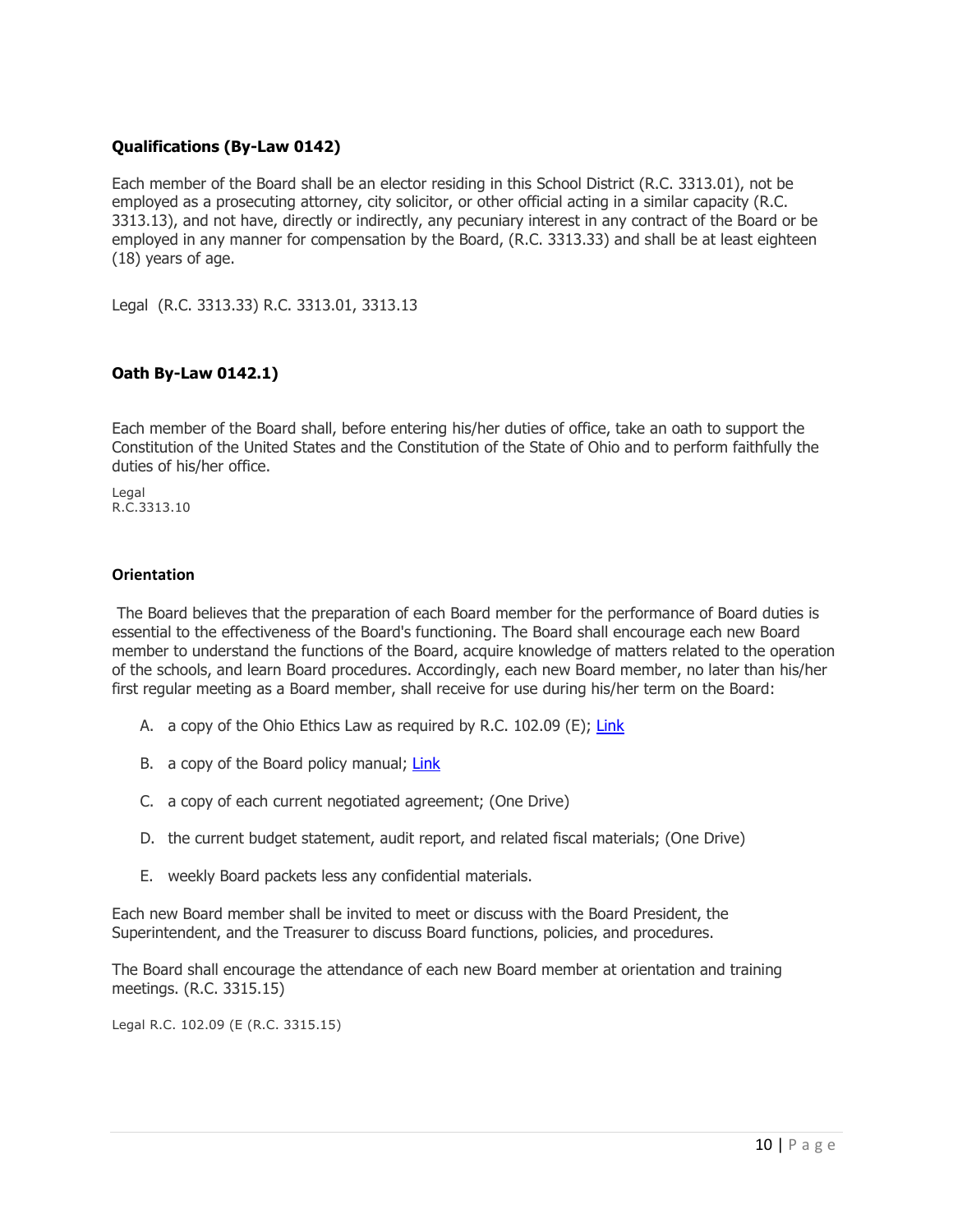#### **Term**

The term of each Board member shall be four (4) years and shall commence on the first day of January following the member's election.

Legal R.C. 3313.09

#### **Officers**

The organizational meeting shall be called to order by the President Pro Tempore who shall act as presiding officer.

The oath of office shall be administered to new members by the Treasurer or a member of the Board.

The Board shall then proceed to the election of a President who may then take the chair and a Vice President who may then take the chair.

Elections of officers shall be by roll call majority vote of members physically present taken by the Treasurer.

Where no such majority exists on the first vote, a second vote shall be cast for the two (2) candidates who received the greatest number of votes.

Officers shall serve for one (1) year and until their respective successors are elected and shall qualify.

In the event that the office of President becomes vacant, the Vice-President shall succeed the President and the position of Vice-President shall be filled in the same manner as the election conducted at the organizational meeting.

**© Neola 2017** Legal R.C. 3313.10 R.C. 3313.14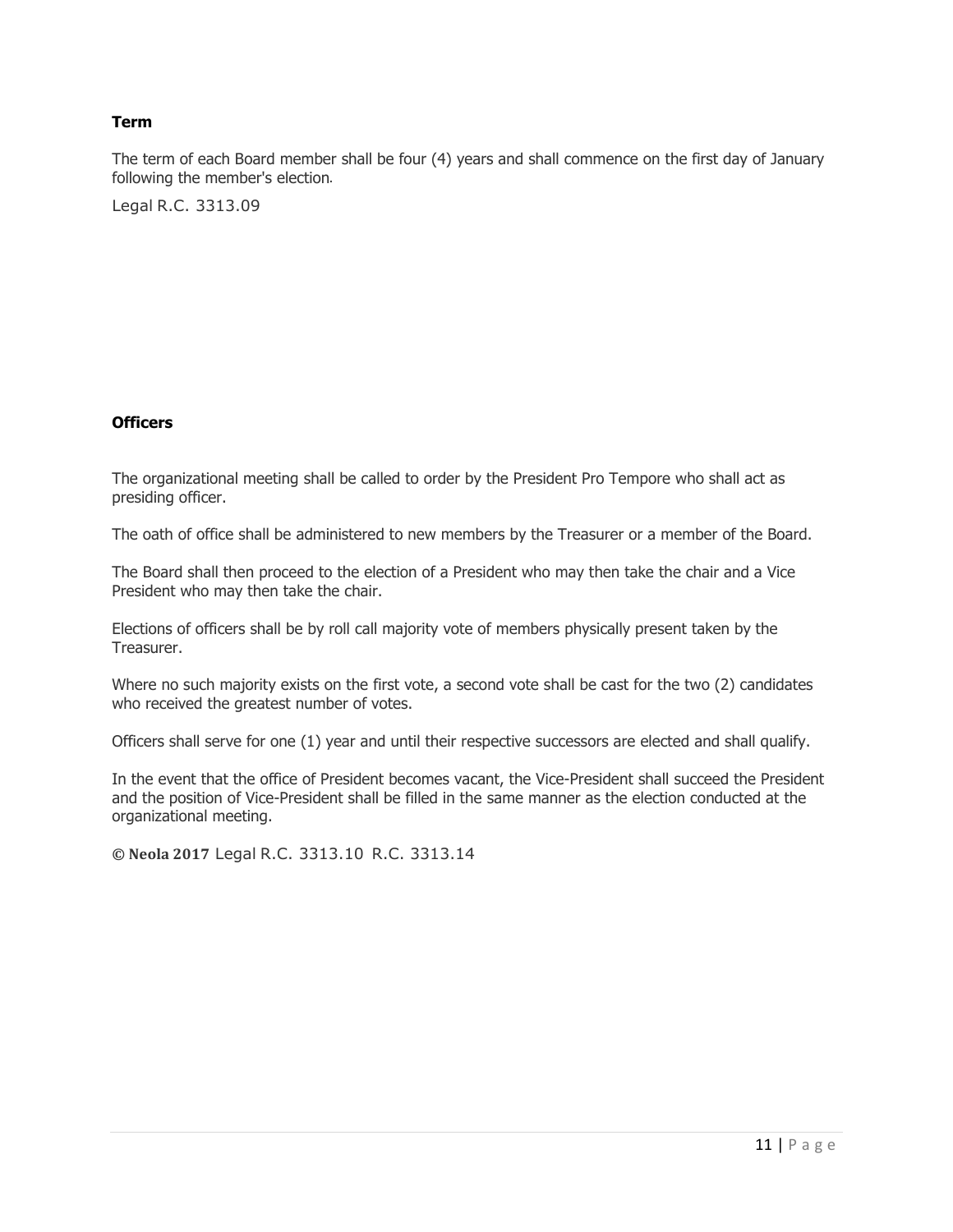#### **Meetings**

#### **Regular Meetings**

Regular meetings of the Board shall be public and held at least once every two (2) months. The time of such meeting shall be fixed at the organization meeting. R.C. 121.22, 3313.15

- A. It shall be the responsibility of the Superintendent to prepare an agenda of the items of business to come before the Board at each regular meeting. The proposed agenda shall be presented to the Board President for his/her review, at such place as the President may direct, no later than on Wednesday one (1) week prior to the regular meeting. The President shall make any changes to the agenda s/he deems necessary and shall so advise the Superintendent of such changes no later than the morning of the Wednesday preceding the board meeting. The final agenda shall be in such form and contain such items as the Board President shall direct. As between the Superintendent and Board President, the Board President's decision as to the form and content of the agenda shall be final subject only to such adjustments as the Board may make.
- B. Each agenda shall contain the following statement:

"This meeting is a meeting of the Board of Education in public for the purpose of conducting the School District's business and is not to be considered a public community meeting. There is a time for public participation during the meeting as indicated in agenda items."

- C. The agenda for each regular meeting shall be emailed, placed in "one-drive", mailed, or delivered to each Board member so as to provide proper time for the member to study the agenda. Generally, the agenda should be sent no later than four (4) days prior to the meeting or delivered so as to provide time for the study of the agenda by the member. The agenda for a special meeting shall be delivered at least twenty-four (24) hours before the meeting, consistent with provisions calling for special meetings.
- D. The Board shall transact business according to the agenda prepared by the Superintendent and submitted to all Board members in advance of the meeting. The order of business may be altered, and items added at any regular meeting by a majority vote of the members present.
	- 1. Call to Order
	- 2. Pledge of Allegiance
	- 3. Roll Call
	- 4. Recognitions
	- 5. Reports
	- 6. Superintendent/Treasurer
	- 7. Board/Staff Reports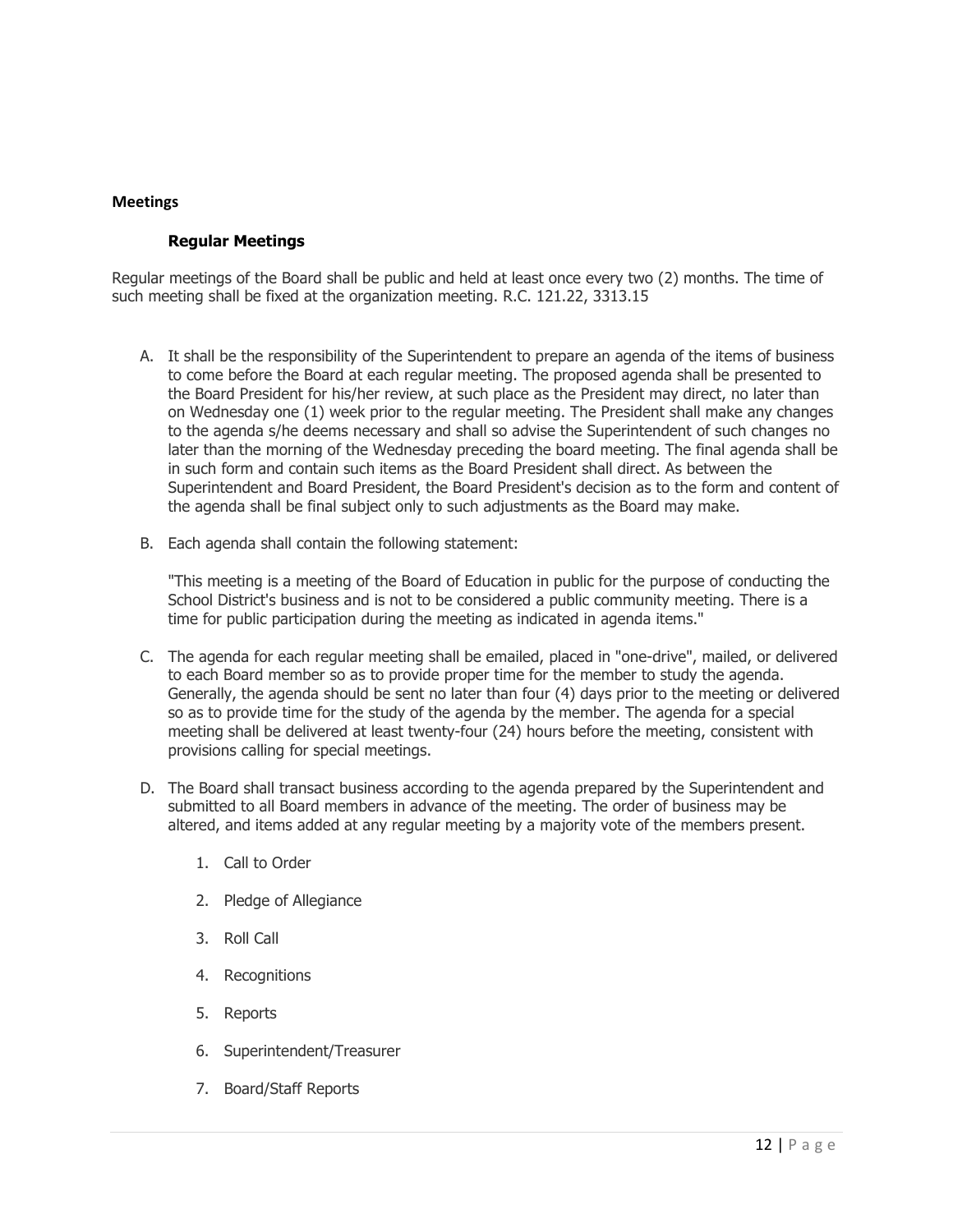- 8. Work Session
- 9. Hearing of the Public
- 10. Agenda Adjustments
- 11. Old Business
- 12. New Business
- 13. Adjournment
- E. Consent Agenda

The Board shall use a consent agenda to keep routine matters within a reasonable time frame.

The following routine business items may be included in a single resolution for consideration by the Board.

- 1. minutes of prior meetings
- 2. bills for payment
- 3. hiring of personnel
- 4. resolutions that require annual adoption, such as bank signatories, association membership(s), etc.
- 5. resignations and leaves

A member of the Board may request any item be removed from the consent resolution. No vote of the Board will be required to remove an item from the consent agenda. A single member's request shall cause it to be relocated as an action item eligible for discussion.

F. Rescheduled Regular Meeting

The agenda for a rescheduled regular meeting shall be the agenda that had been established for that regular meeting and the agenda may be modified pursuant to "regular meeting" procedures detailed in Bylaw 0165.1 - Regular Meetings. **© Neola 2018**

#### **Special Meetings**

Special meetings of the Board shall be public. R.C. 121.22

- A. Special meetings which include emergency meetings shall be called by the President or the Treasurer or by two (2) members of the Board by serving a written notice of the time and place of such meeting upon each Board member at least two (2) days in advance of the meeting. The notice shall be signed by the official or members calling the meeting. R.C. 3313.16
- B. The agenda for a special meeting is limited to the purpose(s) set forth in the public notice that is provided at least twenty-four (24) hours in advance of the meeting. At the special meeting, the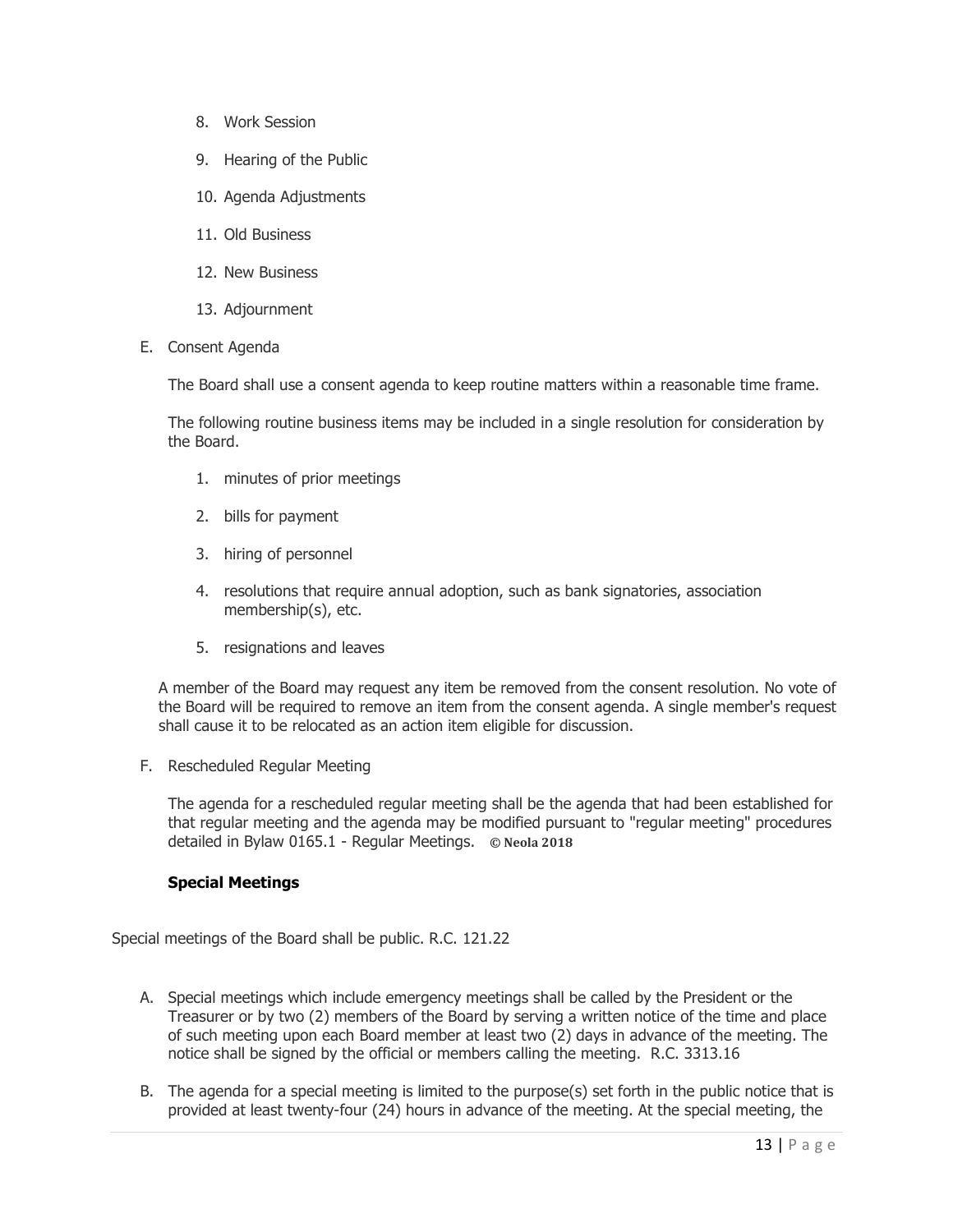Board may only discuss those issues set forth on the agenda, whether in open session or executive session. **© Neola 2018**

#### **Notice of Meetings**

A. A schedule of the time and place of all regular meeting(s) shall be posted annually on the District website, published in the official newspaper(s), and posted at the District office and each school.

The notice shall also contain the following statement: "Upon request to the Treasurer, the District shall make reasonable accommodation for a disabled person to be able to participate in this activity."

- B. Notice of the time, place, and purpose of each special meeting shall be given to the news media twenty-four (24) hours in advance of the meeting, except that when an emergency requires the immediate official action of the Board, the member(s) calling the meeting shall immediately notify the media requesting such notice of the time, place, and purpose of the meeting and shall post the notice on the District's website.
- C. Notice of meetings at which any specific type of public business is to be discussed shall be sent to all persons requesting such notice.
- D. The Treasurer shall notify all Board members of each Board meeting in writing no later than two (2) days in advance of the meeting. Such notice shall include the time, place, and purpose of the meeting.
- E. Posting such meeting material to the District's website shall establish a reasonable method whereby any person may determine the time and place of all regularly scheduled meetings and the time, place, and purpose of all special meetings.

**© Neola 2018**

#### **Notification of Board Meetings**

- A. Any news media organization or other person that desires to be given advance notification of regular or special meetings of the Board of Education shall file with the Treasurer of the Board a written request, therefore.
- B. Request for advance notification of regular and special meetings shall specify the name and address of the news media or person to whom the written notification may be mailed.
- C. Requests for notification by the news media and other persons shall be valid for the remainder of the calendar year in which requests are made.
- D. Except in the event of an emergency requiring immediate official action, notice of a special meeting will be given at least twenty-four (24) hours in advance of the time, place, and purpose of such special meeting.
- E. Public notice of special meetings shall be given as quickly as possible. In the event of an emergency special meeting, twenty-four (24) hours advance notice need not be given as long as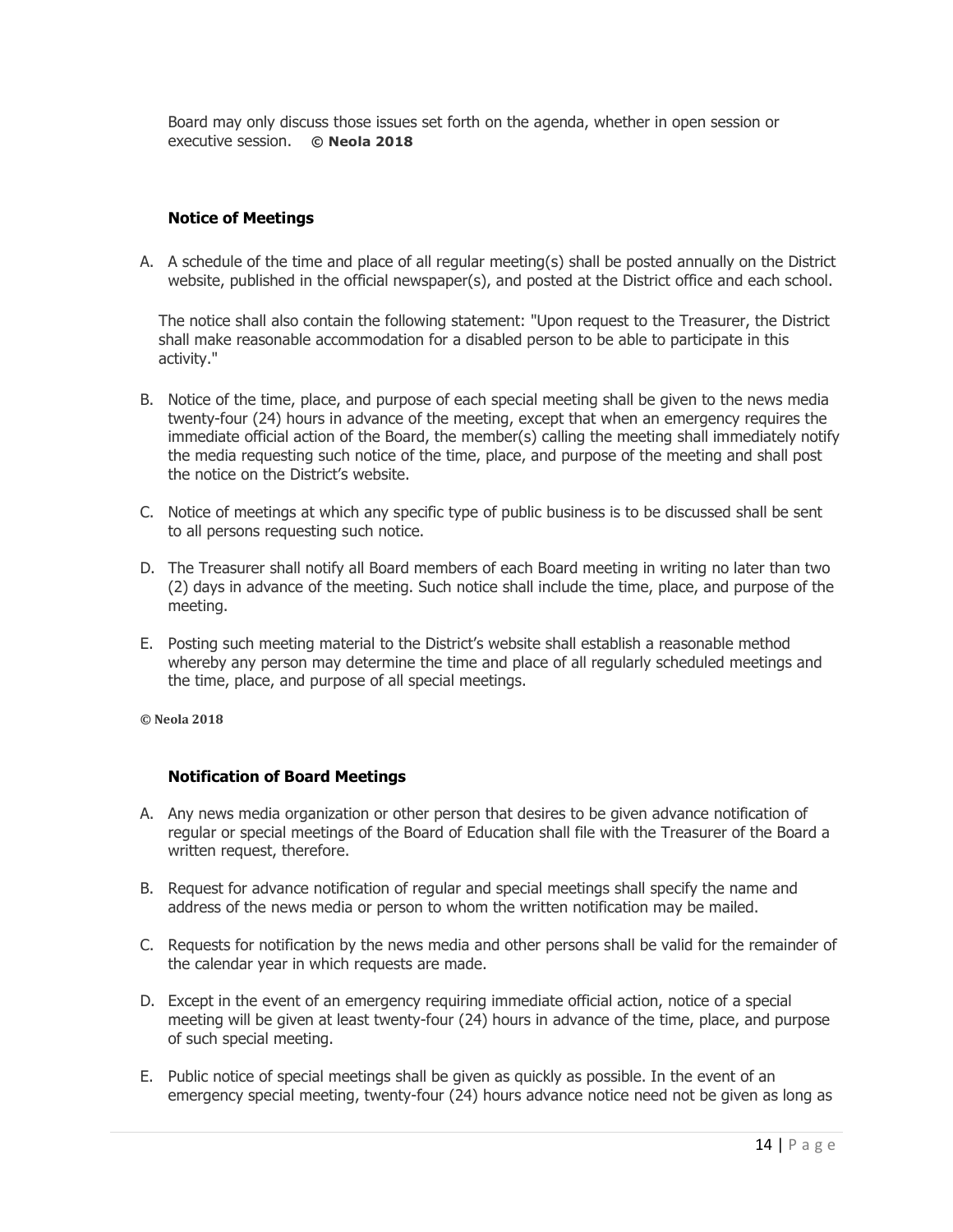every effort is made and documented to give oral or written notification to the news media that have requested such advance notification of the time, place, and purpose of each special meeting

F. The Treasurer of the Board shall post on the bulletin board in the Board office the yearly schedule of all regular and special meetings. In the event meetings are added or changed, the Treasurer shall post such notice at least twenty-four (24) hours before the meeting unless an emergency special meeting is called.

Revised 6/8/98 **© Neola 2016**

#### **Executive Session (By-Law 0166)**

The Board and its committees and subcommittees reserve the right to enter into executive session solely to discuss one (1) or more of the following issues that are exempted from public sessions:

- A. consideration of the appointment, employment, dismissal, discipline, promotion, demotion, or compensation of a public employee, or official
- B. investigation of charges or complaints against a public employee, official, licensee, or student unless such employee, official, licensee or student requests a public meeting; except that consideration of the discipline of a Board member for conduct related to the performance of his/her duties or his/her removal from office shall not be held in executive session
- C. consideration of the purchase of property for public purposes, or sale or other disposition of unneeded, obsolete, unfit-for-use property at competitive bidding, if premature disclosure of information would give an unfair competitive or bargaining advantage to a person whose personal, private interest is averse to the general public interest
- D. discussion with the Board's legal counsel, of disputes involving the Board that are the subject of pending or imminent court action
- E. preparing for, conducting, or reviewing negotiations or bargaining sessions with public employees concerning their compensation or other terms and conditions of employment
- F. matters required to be confidential by Federal law or regulations or State statutes
- G. specialized details of security arrangements and emergency response protocols where disclosure might reveal information that could jeopardize the District's security
- H. consideration of confidential information related to the marketing plans, specific business strategy, production techniques, trade secrets, or personal financial statements of an applicant for economic development assistance, or to negotiations with other political subdivisions respecting requests for economic development assistance, provided that both of the following conditions apply:
	- 1. the information is directly related to a request for economic development assistance that is to be provided or administered under one (1) of the statutes referenced in R.C.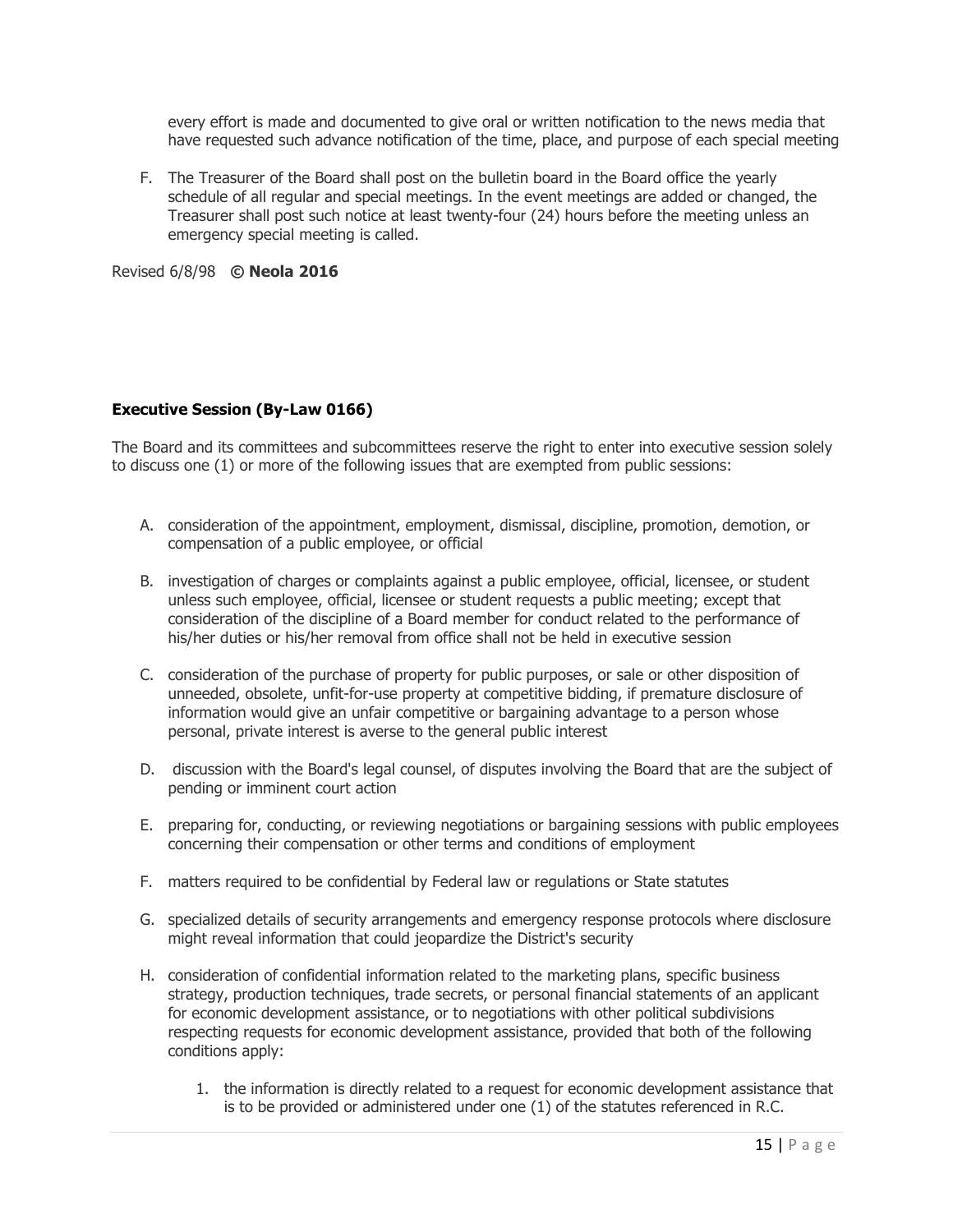121.22(G)(8)(1), or that involves public infrastructure improvements or the extension of utility services that are directly related to an economic development project, and

2. an unanimous quorum of the Board or its subcommittee determines, by a roll call vote, that the executive session is necessary to protect the interests of the applicant or the possible investment or expenditure of public funds to be made in connection with the economic development project

No official action may be taken in executive session. R.C. 121.22

Collective bargaining meetings between employers and employee organizations are private and not subject to R.C. 121.22. R.C. 4117.21

Audit conferences conducted by the Auditor of State or independent certified public accountants with District officials concerning the District's audit are exempt from R.C. 121.22.

An executive session will be held only at a regular or special meeting. After the meeting is convened, any member may make a motion for an executive session and must state the purpose or purposes of the session by citing one (1) or more of the reasons set forth above. If the session is to discuss a personnel matter listed in paragraph A above, the particular subject for which the session has been called must be identified in the motion. The motion does not need to name the person. Upon receiving a second to the motion and a majority roll-call vote of those present and voting, the chairperson shall declare the Board in executive session.

In keeping with the confidential nature of executive sessions, no member of the Board, committee or subcommittee shall disclose the content of discussions that take place during such sessions.

All members of the Board, committee(s) or subcommittee(s) are entitled to attend executive sessions. The Board, committee or subcommittee may invite any other person to attend an executive session.

#### **© Neola 2018**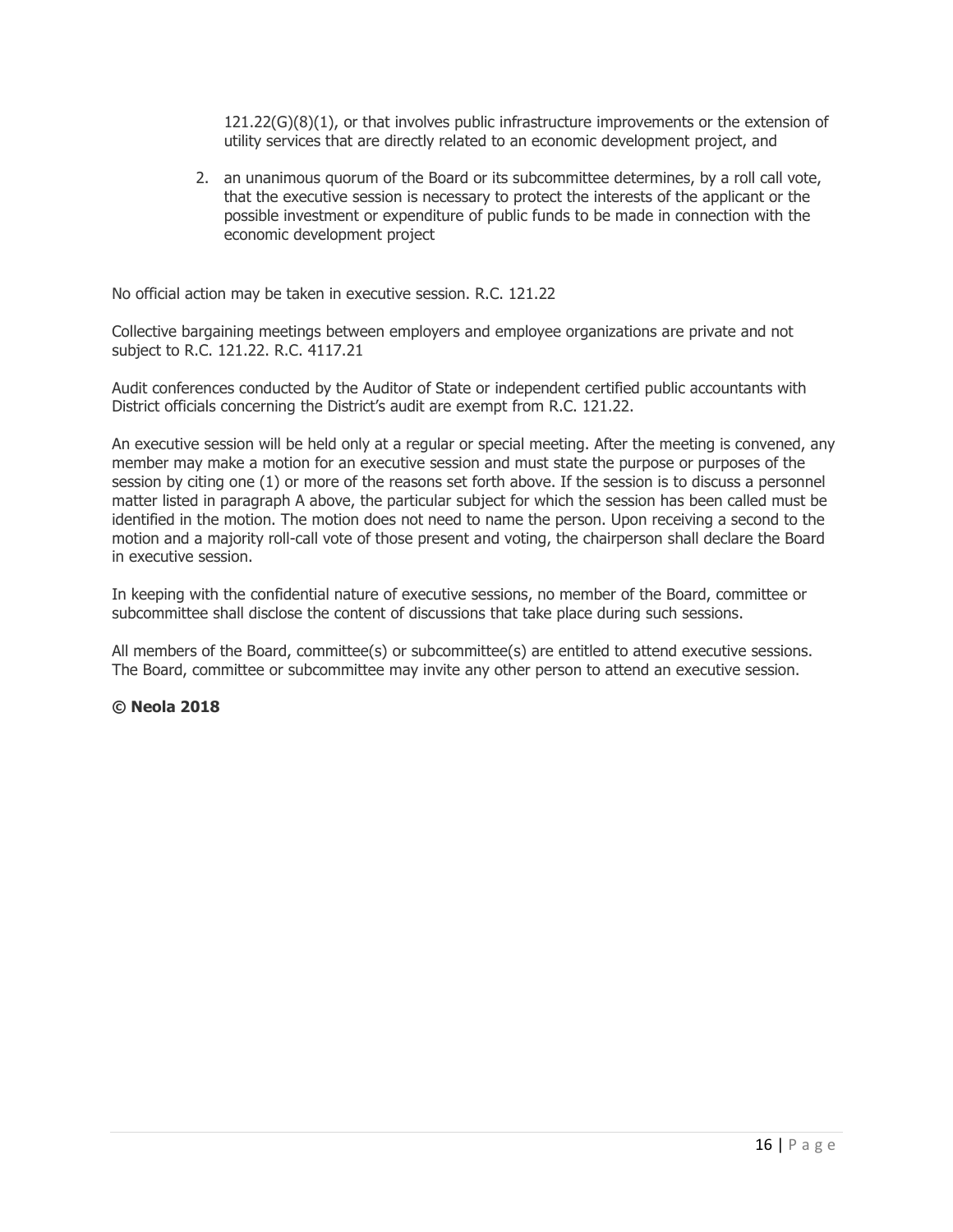#### **Board Officers (By-Law 0173)**

#### A.

The President of the Board of Education:

- 1. shall preside at all public meetings of the Board.
- 2. may call special meetings of the Board; (R.C. 3313.16)
- 3. may create and appoint members to committees.
- 4. shall sign checks, notes, conveyances, contracts, minutes, and other legal instruments for which the signature of the President is called; (R.C. 3313.51, 3315.08)
- 5. shall assist in the preparation of the Board agenda.
- 6. shall be the exclusive agent of the Board for purposes of handling all contacts with the print and broadcast media. The Board President shall be the Board's sole spokesman and shall notify all media accordingly. The Superintendent, administration, and staff are directed to perform such duties as the Board President may from time to time direct to assist him/her in performing his/her duties under this paragraph. In the event the Board President is unavailable, then the Board Vice President shall serve as such spokesman, with all of the powers and authority of the Board President.
- B. The Vice President shall assume and discharge the duties of the President in his/her absence, disability, or disqualification.
- C. A committee chairperson shall call meetings of the committee, keep informed of developments in activities under the committee's jurisdiction, and report to the Board for the committee.

Legal (R.C. 3313.16) (R.C. 3313.51, 3315.08) A.C. 117-2-21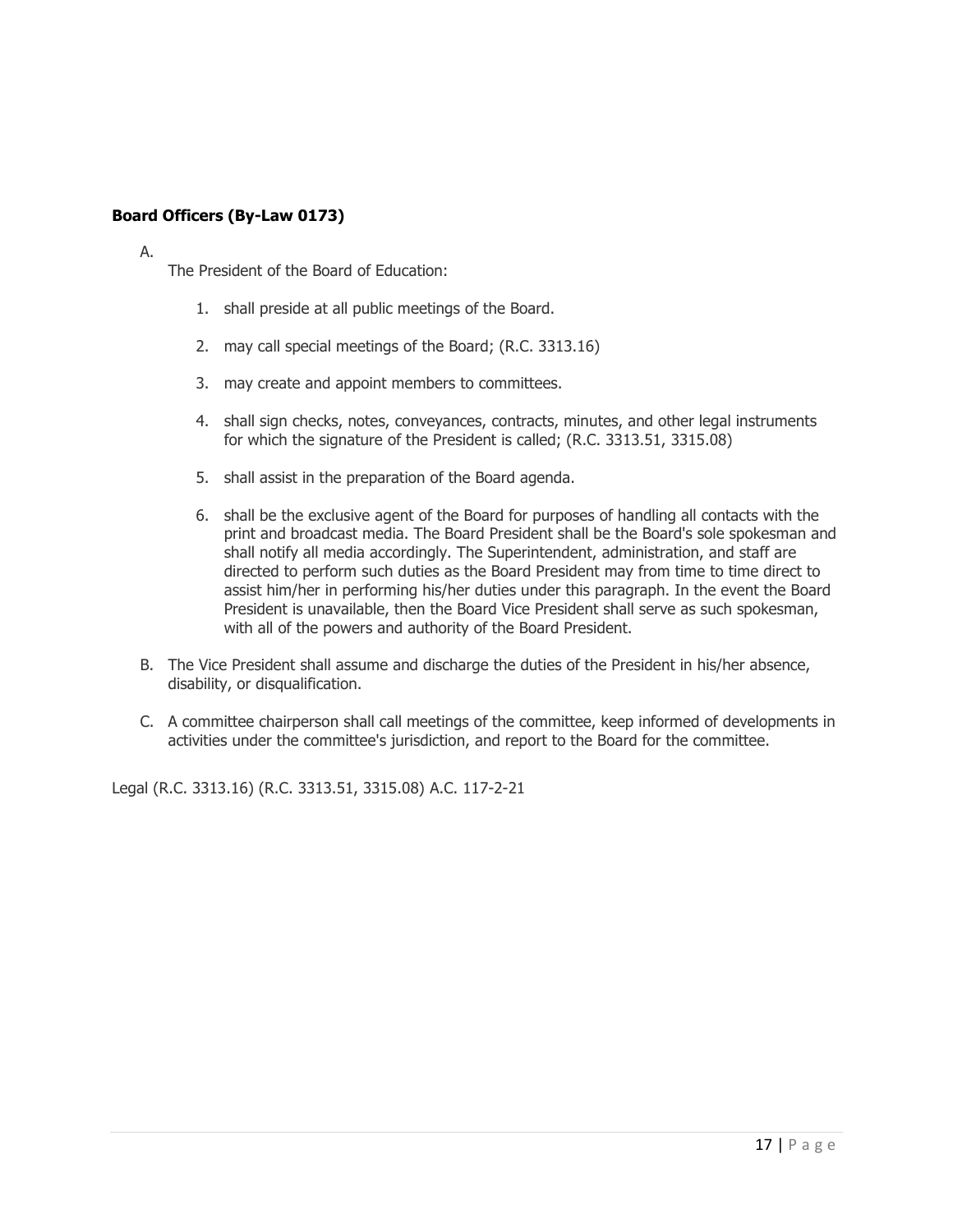#### **Compensation**

Effective January 1, 1987, the compensation rate for Board members shall be in accordance with R.C. 3313.12 per meeting (maximum fifteen (15) meetings) per year.

Old Board members are not entitled to the new compensation.

Expenses of a Board member incurred in the performance of his/her duties and expenses of a memberelect in training and orientation will be paid from the Board service fund, provided that each such member or member-elect submits a written statement of his/her expenses for approval by the Board at its next regular meeting.

A Board member may request coverage for themselves and/or families in the School District's group health care plan. The Board member must pay all premiums for the coverage and must exercise this option in writing, announced at a regular meeting and recorded in the minutes. This does not constitute "pecuniary interest" in any contract.

Within thirty (30) days after a Board member initially takes office, s/he must elect whether to become a member of the School Employees Retirement System ("SERS") in accordance with R.C. 3309.012 and A.C. 3309-1. The election shall be irrevocable while the Board member continuously holds office. If the Board member does not elect membership in the SERS, s/he shall forever be barred from claiming or purchasing membership rights or credit for the particular period of holding office for which the election and notice was required.

The Board member shall notify the Treasurer whether or not s/he wishes to participate. If the Board member elects membership in the SERS, the Treasurer shall file proper notice of the person's election with the SERS Board. Any Board member failing to make a selection shall be considered to have elected not to become a member of the SERS for the particular period for which election was required.

The Board shall establish a Board Service Fund which shall not exceed the greater of two dollars (\$2.00) per enrolled student or \$20,000. The Board Service Fund shall be set aside from the General Fund on an annual basis by resolution of the Board and shall be used to pay expenses actually incurred by Board members in the performance of their official duties. Such Fund may also be used to pay for the expenses actually incurred by newly elected Board members relative to training and orientation to the performance of their duties prior to taking office. The following guidelines shall govern the reimbursement of expenses for Board members. However, under no circumstances will Board members be reimbursed for the purchase of alcoholic beverages.

- A. Expenses will be reimbursed only for activities authorized by the Board.
- B. Reimbursement for mileage, only to attend conferences, will not exceed the current rate permitted by law.
- C. When attending a Board-approved conference, all fees, parking, mileage, meals, and housing can be submitted for approval.
- D. No entertainment expenses or purchases of alcoholic beverages are reimbursable.
- E. A voucher detailing the amount and nature of each expense must be submitted to the Treasurer for approval within thirty (30) days after the expenses have been incurred.

Legal R.C. 3313.12, 3313.86, 3313.202(D) R.C. 3315.15 R.C. 3315.12, 3313.202 R.C. 3309.012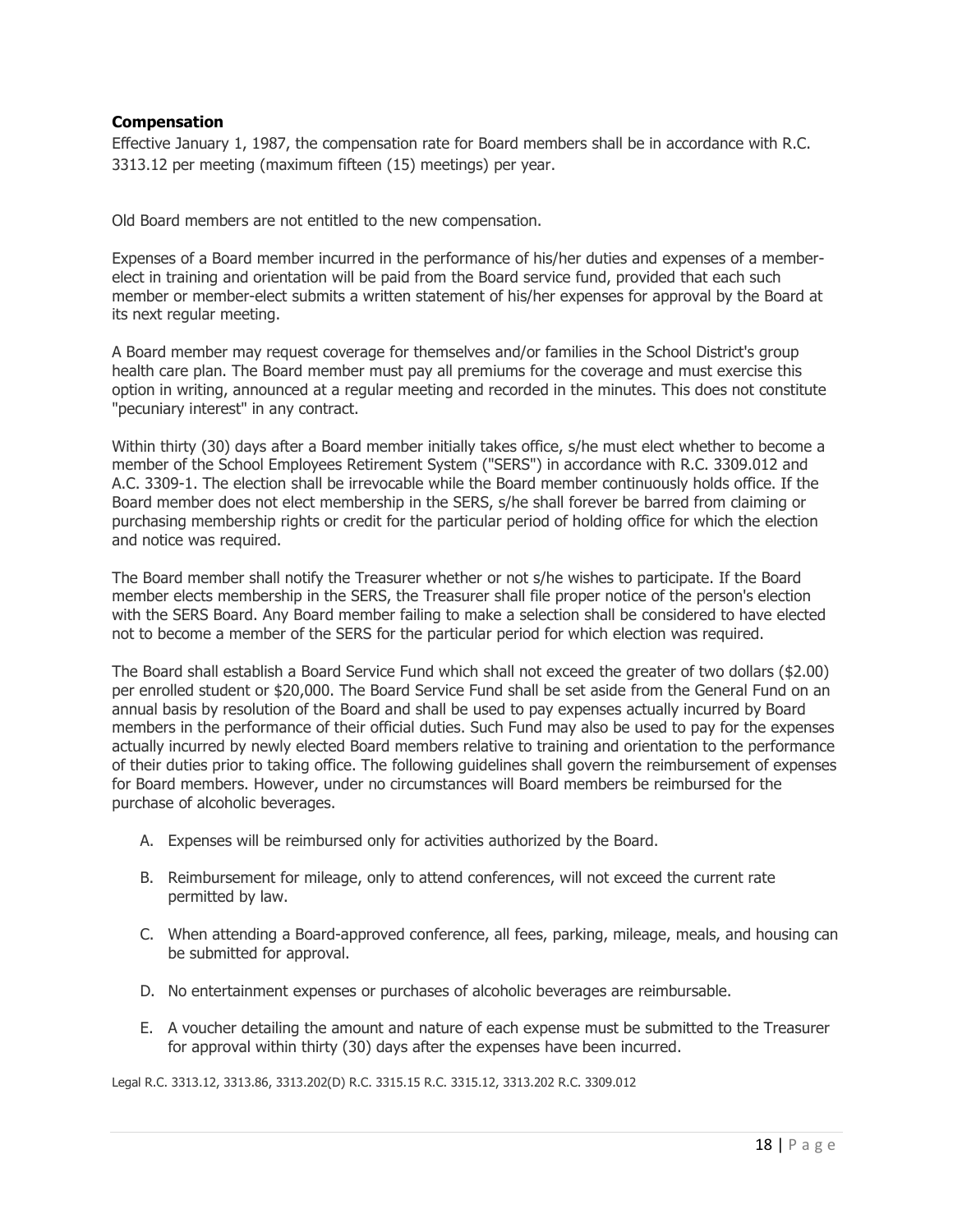#### **Resignation or Removal (By-Law 0146)**

A vacancy occurs on the Board when one (1) of the following events occurs:

- A. death
- B. non-residence
- C. resignation
- D. failure of the person elected or appointed to qualify as an elector residence within the District within ten (10) days after the organization of the Board or of the appointment or election
- E. failure of the person elected or appointed to qualify due to acceptance of duties incompatible with those of a Board member
- F. removal from the District
- G. absence from meetings of the Board for a period of ninety (90) days, if the absence is caused by reasons declared insufficient by a two-thirds (2/3's) vote of the remaining members of the Board and this vote was taken and entered into the record of the Board not less than thirty (30) days after the absence
- H. removal from office

Whenever a vacancy occurs, the Board shall fill the vacancy at its next regular or special meeting but not earlier than ten (10) days after the vacancy occurs.

The Board shall take the following steps to fill the vacancy:

- A. The Board shall seek qualified and interested candidates from the community through the news media, word of mouth, and contacts with appropriate organizations.
- B. All applicants are to submit a notice of their interest, in writing, to the Treasurer of the District.
- C. The Board shall interview all interested candidates to ascertain their qualifications.

Appointment by the Board to fill a vacancy shall be by majority vote of the remaining members of the Board.

If the Board fails to appoint a member to its Board within thirty (30) days after the vacancy occurs, the probate court of the county, upon being advised of the failure to fill the vacancy shall act as the Board and perform the duties imposed upon the Board.

The newly appointed Board member selected to fill a vacancy shall serve the shorter of the following periods:

- A. until completion of the unexpired term, or
- B. until the first day of January immediately following the next regular Board of Education election taking place more than ninety (90) days after a person is selected to fill the vacancy. At that election, a special election to fill the vacancy will be held. However, no such special election shall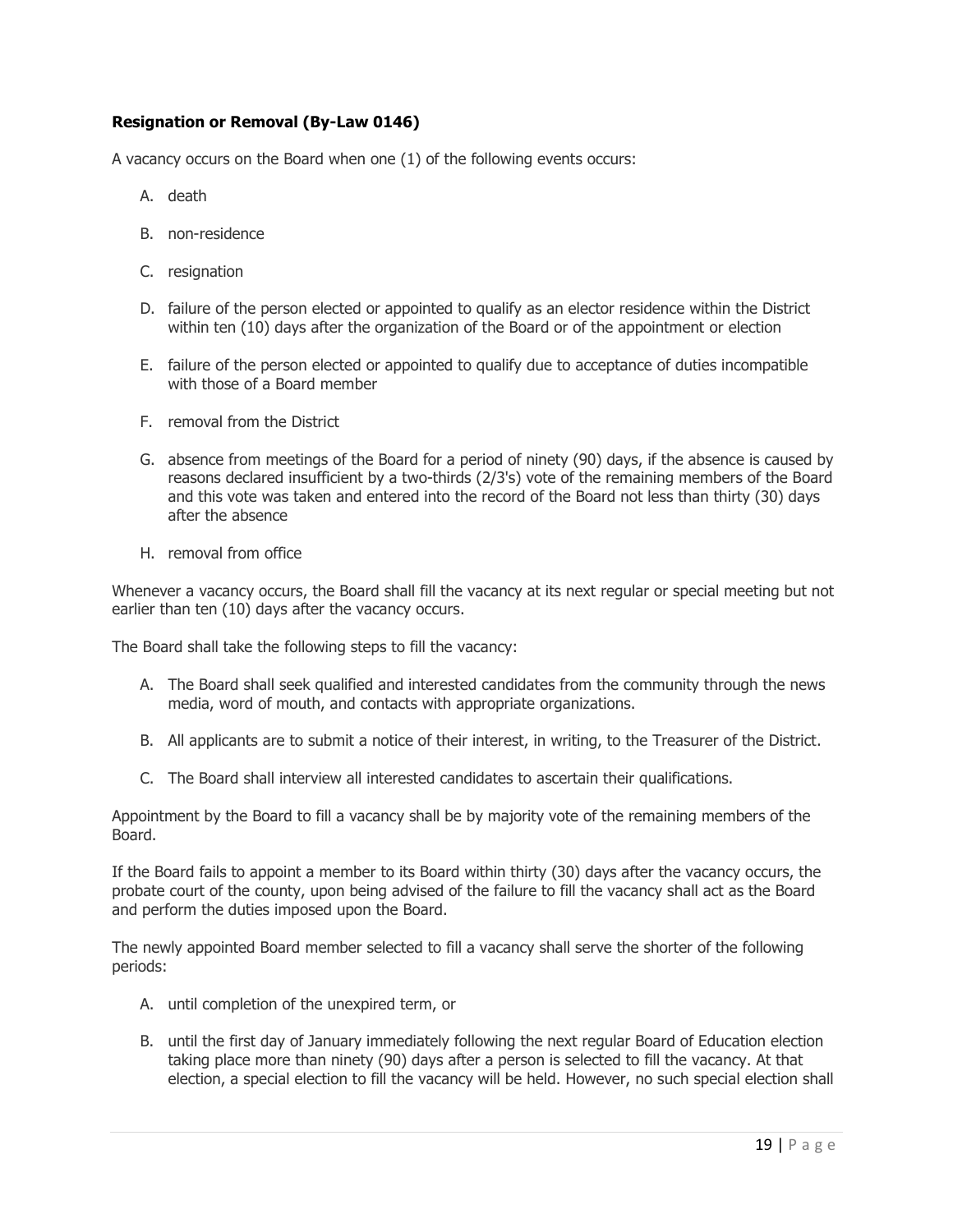be held if the unexpired term ends on or before the first day of January immediately following that regular Board election.

Whenever there is a need to have a special Board election to fulfill an unexpired term, the Board shall give written notice to the Board of Elections. The term of a member elected at such a special election shall begin the first day of January immediately following the special Board election and shall be for the balance of the unexpired term.

Legal R.C. 3.07, 3313.11, 3313.85

#### **Public Expression of Members (By-Law 0148)**

The Board President functions as the official spokesperson for the Board.

From time-to-time, however, individual Board members make public statements on school matters to local media and/or to local or State officials.

Board members should, when writing or speaking on school matters to the media, legislators, and other officials, make it clear that their views do not necessarily reflect the views of the Board or of their colleagues on the Board.

- A. This bylaw shall apply to all statements and/or writings by individual Board members not explicitly sanctioned by a majority of its members, except as follows:
	- 1. Correspondence, such as legislative proposals, when the Board member has received official guidance from the Board on the matters discussed in the letter.
	- 2. Routine, not for publication, correspondence of the Superintendent and other Board employees.
	- 3. "Campaign articles" or "position papers" of candidates for elections to the Board.
	- 4. Routine "thank you" letters of the President of the Board.
	- 5. Statements by Board members on non-school matters (providing the statements do not identify the author as a member of the Board).
	- 6. Personal statements not intended for publication.
	- 7. Postelection statements by Board members thanking citizens for voting for them.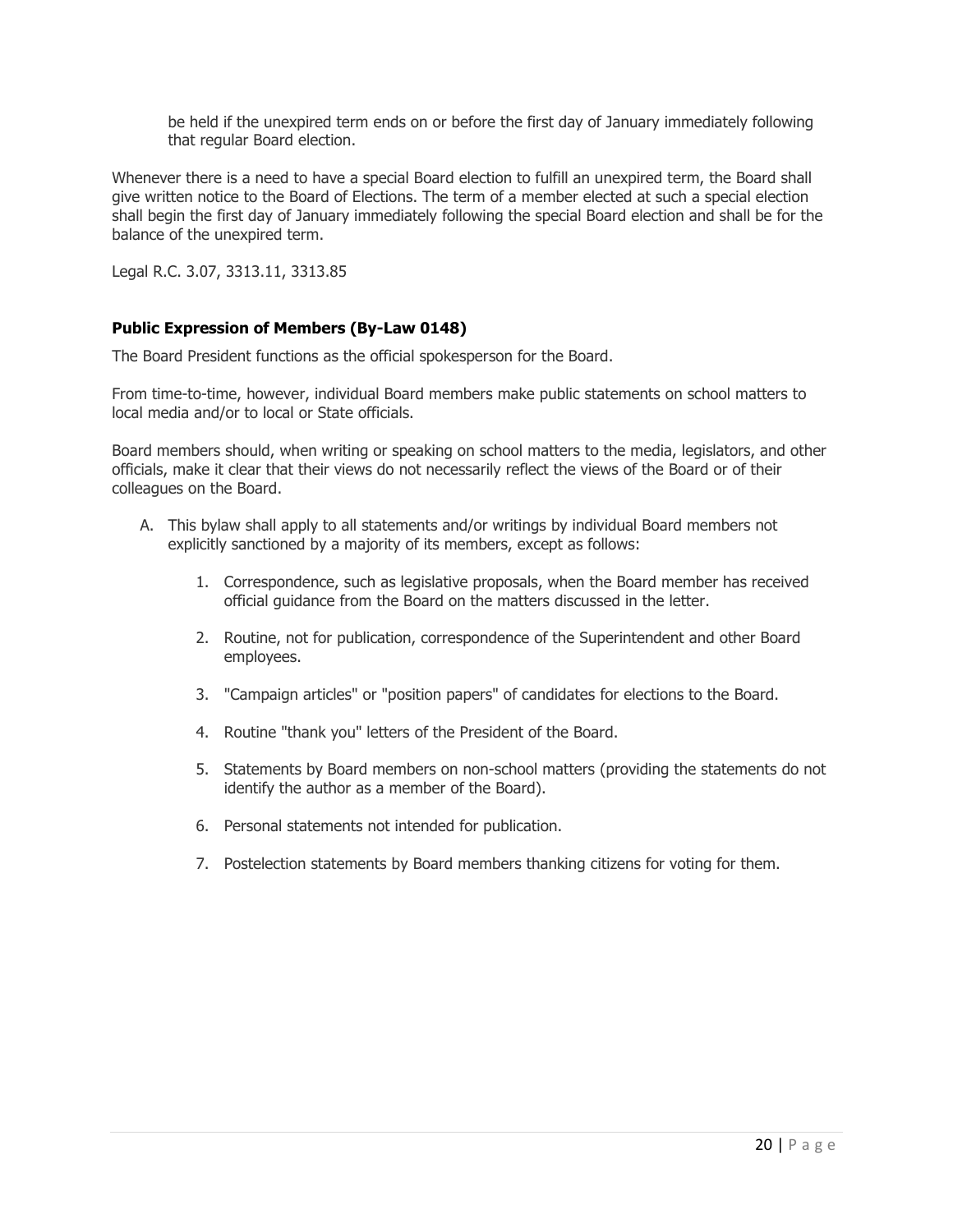#### **Board-Staff Communication (By-Law 0148.1)**

The Board of Education desires to maintain open channels of communication between itself and the staff. The basic line of communication, will, however, be through the Superintendent.

#### A. **Staff Communications to the Board**

Communications from staff members to the Board or its committees shall be submitted through the Superintendent. The Superintendent shall forward such communications received from staff members to the Board. This procedure is not intended to deny any staff member his/her constitutional right of free speech or the right to appeal to or otherwise address the Board on important matters through established procedures.

#### B. **Board Communications to Staff**

All official communications, policies, and directives of the Board, of staff interest and concern to the staff will generally be communicated through the Superintendent, who shall also keep staff members informed of the Board's concerns and actions.

#### C. **Social Interaction**

Both staff and Board members share an interest in the schools and in education generally, and it is to be expected that when they interact at social affairs and other functions, they will informally discuss such matters as educational trends, issues, and innovations, and general activities of the District. However, since individual Board members are not authorized to act on behalf of the Board unless in open public session or when specifically vested with such authority, it will be considered to be unacceptable conduct for Board members to discuss individual personalities, personnel grievances, or other complaints with members of the staff. Instead, staff members should be encouraged to utilize the procedures, established in Board Policy or the collective bargaining agreement to have their concerns, complaints, or grievances addressed.

#### **Use of Electronic Mail/Text Messages (By-Law 0167.1)**

Since E-mail and Text Messages are forms of communication that could conflict with the Sunshine Law, they will be used only for the purposes of communicating:

- A. messages between Board members or between a Board member and employee(s) which do not involve deliberating or rendering a decision on matters pending before the Board.
- B. possible agenda items between the Superintendent and the Board President.
- C. times, dates, and places of regular or special Board meetings.
- D. a Board meeting agenda or public record information concerning items on the agenda.
- E. requests for public record information from a member of the administration, school staff, or community pertaining to District operations.
- F. responses to questions posed by members of the public, administrators, or school staff.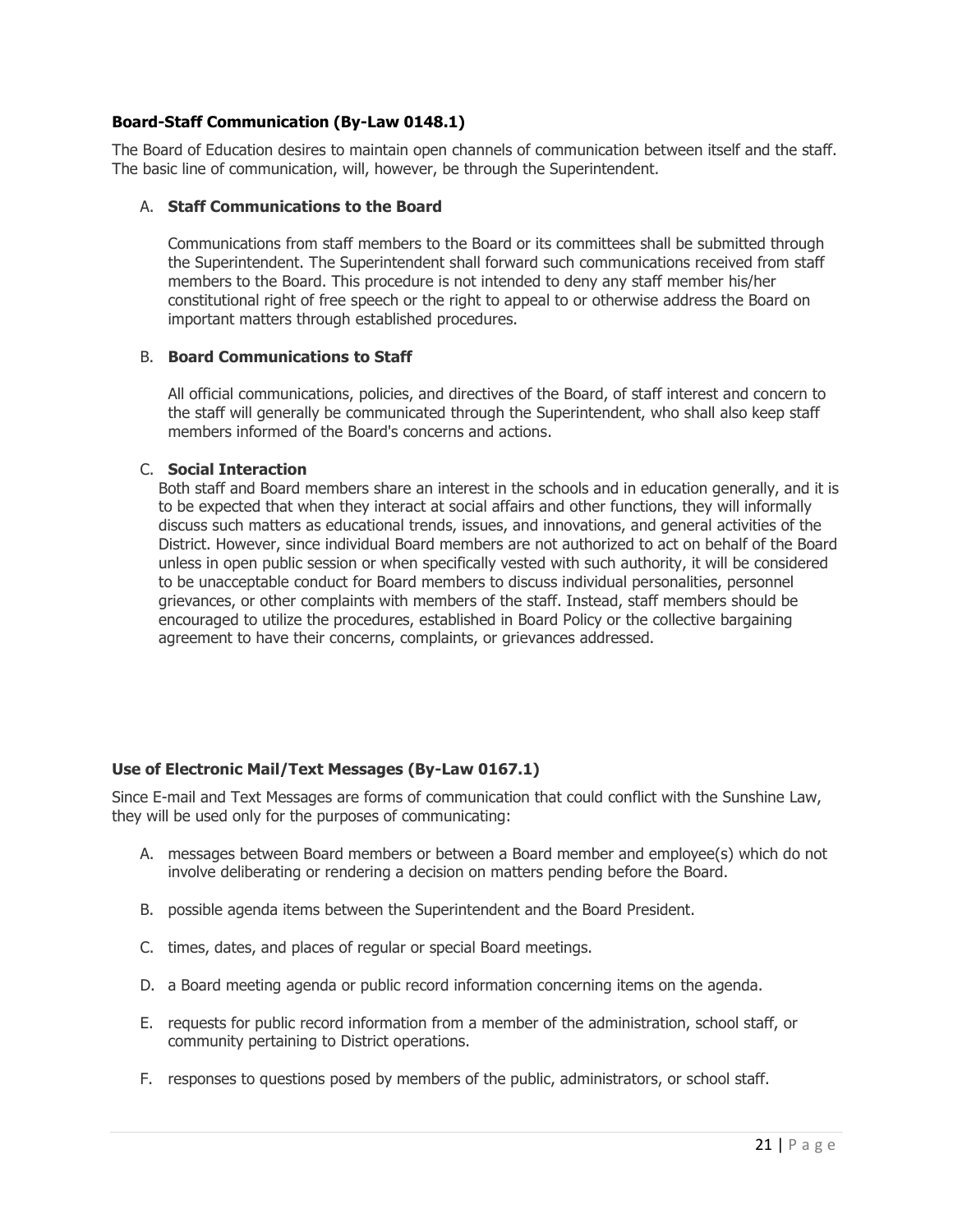Under no circumstances shall Board members use E-mail or Text Messages to discuss among themselves Board business that is only to be discussed in an open meeting of the Board, is part of an executive session, or could be considered an invasion of privacy if the message were to be monitored by another party.

There should be no expectation of privacy for any messages sent by E-mail. Messages that have been deleted may still be accessible on the hard drive, if the space has not been occupied by other messages. Messages, deleted or otherwise, may be subject to disclosure under the Public Records Act, unless an exemption would apply.

#### **© Neola 2016**

#### **Open Meetings/ Sunshine Law**

The Sunshine Law applies to the Board, and to any committee or subcommittee created by the Board or required by law or rule.

A "meeting" to which the Sunshine Law applies is any prearranged discussion of the public business of the Board, committee, or subcommittee by a majority of its members, including, but not limited to, regular and special meetings, work sessions, retreats, planning meetings, and study groups. A series of prearranged meetings attended by a minority of the Board to discuss the public business, without giving proper notice, is a violation of the Sunshine Law. A majority of members may gather at social or other events but may not discuss public business. The Sunshine Law prohibits any private prearranged discussion of public business by a majority of Board members regardless of whether the discussion occurs face to face, telephonically, by video conference, or electronically by e-mail, text messages, tweet, or other forms of communication.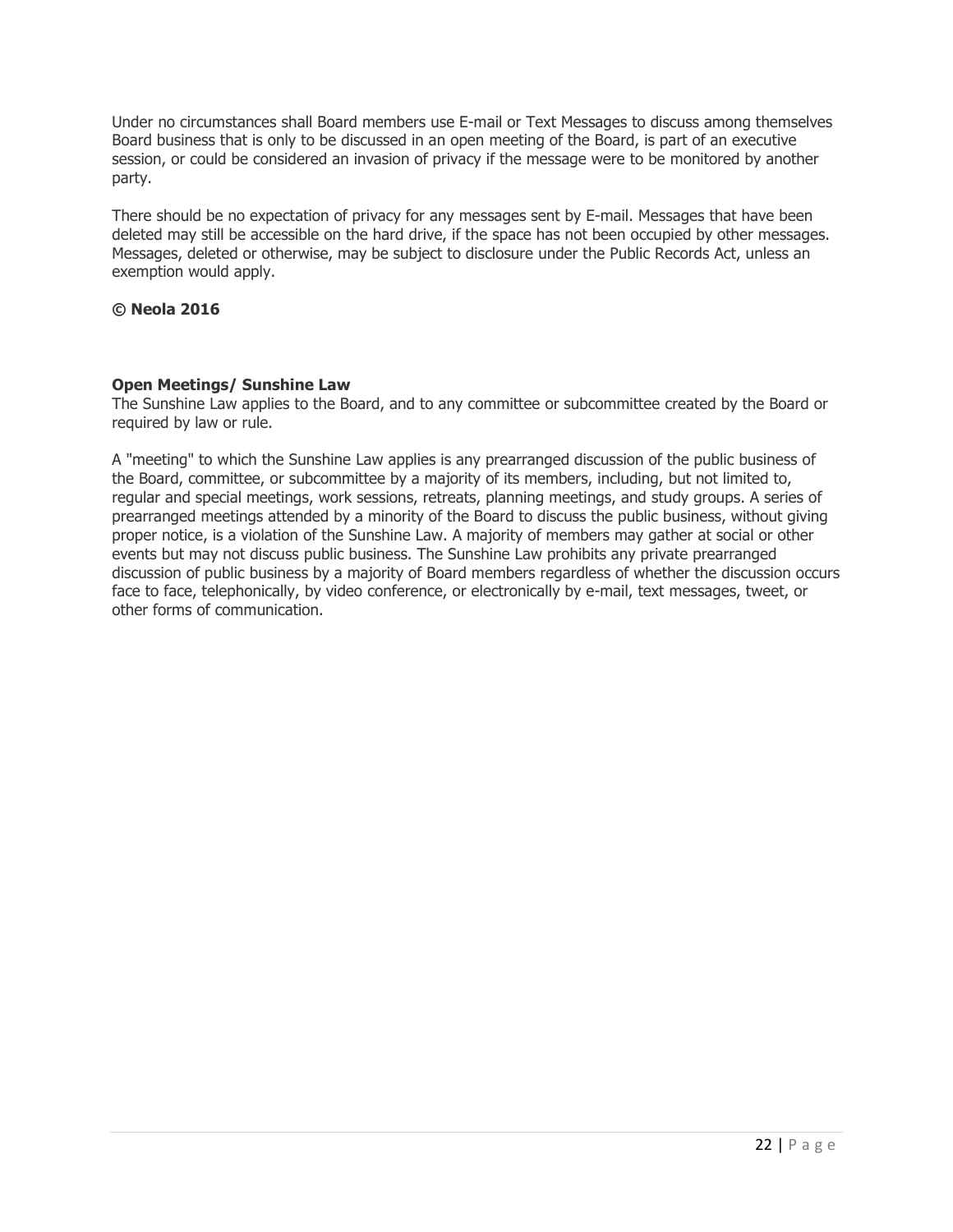## **Superintendent and Treasurer**

#### **Responsibilities of the Superintendent (Policy 1230)**

The Superintendent shall strive to achieve District goals for students by providing educational direction and supervision to the professional staff and classified staff and by acting as a proper role model for staff and students both in the school and outside the District.

The Superintendent is directly responsible to the Board of Education for the performance of the following duties and responsibilities:

- A. keep the Board informed with respect to matters affecting school operations and provide the Board with information, guidance, and support necessary to formulate policy
- B. provide that all aspects of District operations comply with State and Federal laws and regulations as well as Board contracts and policies
- C. provide leadership for the development, implementation, and assessment of the continuous improvement or Strategic Plan's vision, mission, and initiatives
- D. establish and implement a written educational plan for the schools of the District consistent with the educational goals adopted by the Board
- E. provide for the recruitment, selection, and development of District staff in the attainment of the District's goals
- F. recommend changes in staffing and instructional program based on analysis of staff and student performance assessment data.
- G. Superintendent will attend Board of Education meetings as their Chief Executive Officer and Advisor.
- H. recommend innovations and strategies to continually improve the educational and operational practices of the District
- I. promote the efficient and effective use of District resources in the daily operations of the schools
- J. work constructively with the Board, administrative leadership team, and District staff in pursuit of established educational and operational goals and objectives
- K. communicate effectively with parents, citizens, and community groups; secure their input, involvement, and support for school programs and initiatives
- L. maintain the highest standards of personal conduct, professional practice, administrative effectiveness, and financial responsibility of the District
- M. perform such other duties as the Board may direct or assign

#### **© Neola 2012**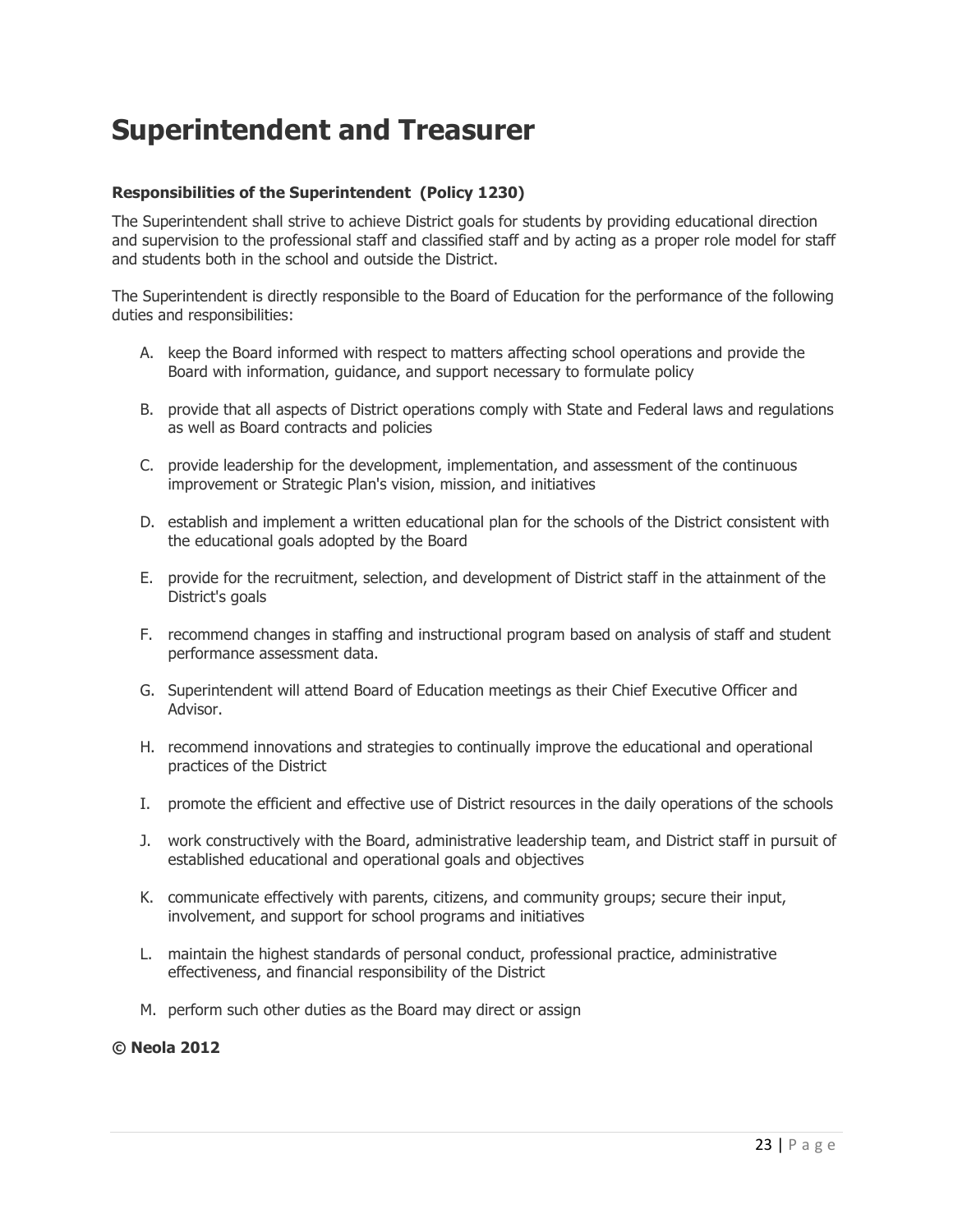#### **Responsibilities of the Treasurer**

The District's Treasurer, in addition to the responsibilities required by law, is responsible for helping the District achieve its goals by providing leadership and supervision in the program of fiscal management.

The Treasurer shall meet the qualifications specified for the position (A.C. 3301-5-01) and shall be directly responsible to the Board for the performance of the following assigned duties and responsibilities:

- A. serve as the Chief Financial Officer of the District.
- B. receive, deposit, manage, disburse, and account for all Federal, State, and local funds of the District in accordance with the Board's policies, administrative guidelines, and Ohio law.
- C. be responsible for the financial affairs of the District in accordance with the provisions of State law.
- D. establish and maintain long-range fiscal plans and prepare the annual budget based on District resources and needs.
- E. direct and assign employees who are directly engaged in the day-to-day fiscal operations of the District, as designated by the Board.
- F. provide that all District fiscal activities comply with the laws and regulations of the State, the negotiated agreements, policies of the Board, and the District's administrative guidelines.
- G. analyze the effectiveness of District business and financial functions and recommend appropriate changes in program, staffing, and/or management strategies to meet established District goals.
- H. work constructively with the Superintendent and District staff toward the achievement of District goals.
- I. promote the efficient and effective use of District resources in the daily operations of the schools.
- J. interpret the budget and the District's fiscal affairs to District staff and to interested members of the community to secure their input, involvement, and support for school programs and initiatives.
- K. maintain the highest standards of personal conduct, professional practice, administrative effectiveness, and financial responsibility of the District;
- L. perform such other duties as the Board may direct or assign.

Observation of the Treasurer's performance and preparation of performance reports shall be the responsibility of the Board.

#### **© Neola 2012**

Legal R.C. 3301.074, 3313.16, 3313.26, 3313.261, 3313.262, 3313.27, 3313.28 R.C. 3313.29, 3313.33, 3313.51 A.C. 3301-5-01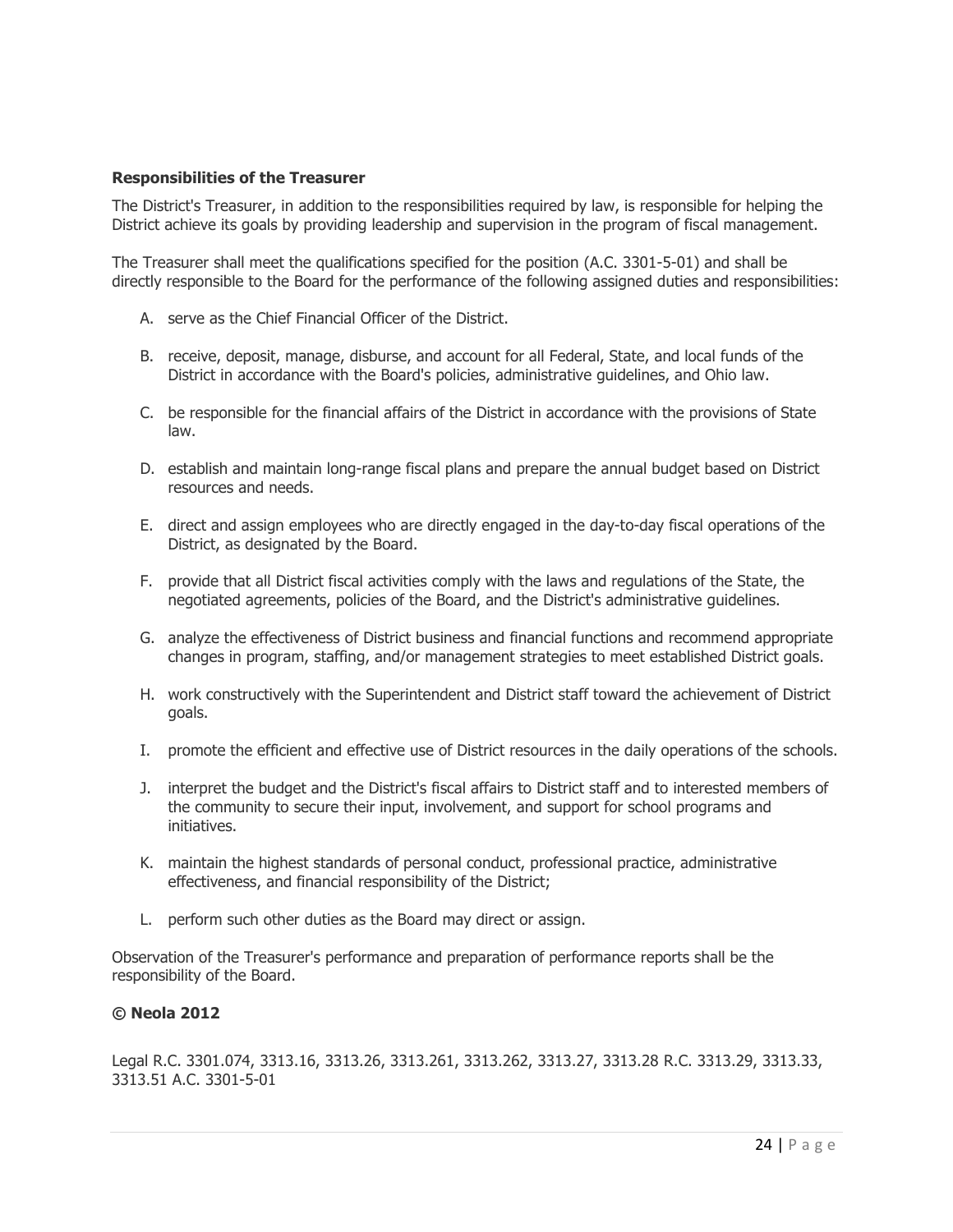#### **Evaluation of the Superintendent (Policy 1240)**

The Board of Education believes it is essential that it evaluate the Superintendent's performance periodically in order to assist both the Board and the Superintendent in the proper discharge of their responsibilities and to enable the Board to provide the District with the best possible leadership.

The Board shall annually, no later than January 1, evaluate the performance of the Superintendent. Such evaluation shall include an assessment of:

- A. the progress toward the educational goals of the District.
- B. performance based on expectations prescribed in the job description.
- C. the working relationship between the Board and the Superintendent.
- D. the Board's own effectiveness in providing direction to the Superintendent.

Such assessments will be based on defined quality expectations developed by the Board for each criterion being assessed.

The Board and the Superintendent, jointly, shall, at the outset of each evaluation, determine the method by which the evaluation shall be conducted and the evaluation model to be used.

Such method may include:

- A. the Superintendent's own self-analysis of the current status of the District.
- B. the Superintendent's self-assessment of his/her performance.
- C. the active participation of each Board member.
- D. evaluation interviews between the Board and Superintendent.
- E. recommendations/commendations regarding the Superintendent's job performance.
- F. the Superintendent's assessment of Board efficiency and effectiveness.

As an outcome of the evaluation of the Superintendent's performance, the Board should be prepared to judge the advisability of retention of the Superintendent and be prepared to:

- A. determine the Superintendent's salary.
- B. identify strengths and weaknesses in the operation of the District and determine means by which weaknesses can be reduced and strengths are maintained.
- C. establish specific objectives, the achievement of which will advance the District toward its goals.
- D. improve its own performance as the public body ultimately charged with the educational responsibility of this District. **© Neola 2012** Legal R.C. 3319.01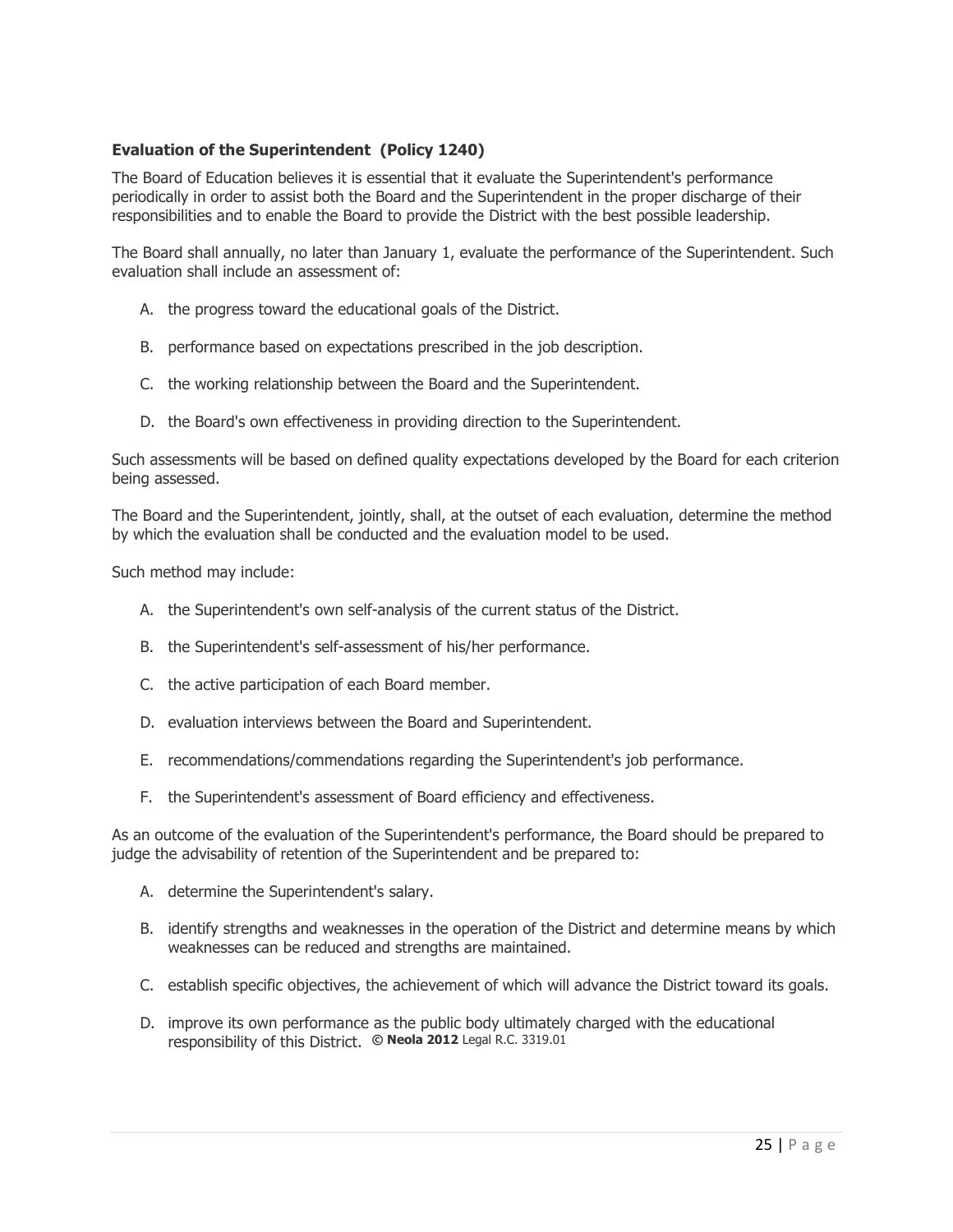#### **Evaluation of the Treasurer (Policy 1330)**

The Board of Education requires evaluation of the performance of the Treasurer in order to assist both the Board and the Treasurer in the proper discharge of their responsibilities and to enable the Board to provide the District with the best possible leadership. The Board, in establishing procedures for a formal performance evaluation of the Treasurer and conducting the evaluation in accordance with those procedures, shall consider the evaluation(s) in deciding whether to renew the Treasurer's employment contract. However, the establishment of the evaluation procedure does not create an expectation of continued employment. The Board is responsible for the final determination regarding the Treasurer's employment contract.

The objectives of the Board's evaluation shall be to:

- A. promote professional excellence and improve the skills of the Treasurer.
- B. improve the quality of District educational services and fiscal operations.
- C. provide a basis for the review of the Treasurer's performance.

Criteria for the evaluation of the Treasurer shall be based upon the job description and shall relate directly to each of the tasks described therein. Each criterion shall be brief and shall focus on a major function of the position, be based on observable information rather than on factors requiring subjective judgment and be written in the same format.

Data for the evaluation of the Treasurer will be gathered by anyone (1) or more of the following methods:

- A. direct observation
- B. review of a document(s) produced in the performance of assigned duties
- C. interviews with the Treasurer regarding his/her knowledge of assigned duties
- D. reference to previous performance reports

The Board shall, annually, no later than January 1, evaluate the performance of the Treasurer. Such evaluation shall include an assessment of the:

- A. progress toward the established goals of the District.
- B. performance based on expectations prescribed in the job description.
- C. working relationship between the Board and the Treasurer.
- D. Board's own effectiveness in providing direction to the Treasurer.

Such assessments will be based on defined quality expectations developed by the Board for each criteria being assessed.

The Board and the Treasurer, jointly, shall, at the outset of each evaluation, determine the method by which the evaluation shall be conducted and the evaluation model to be used.

Such method may include:

- A. the Treasurer's own self-analysis of the current status of the District.
- B. the Treasurer's self-assessment of his/her performance.
- C. the active participation of each Board member.
- D. evaluation interviews between the Board and Treasurer.
- E. recommendations/commendations made regarding the Treasurer's job performance.
- F. the Treasurer's assessment of Board efficiency and effectiveness.

As an outcome of the evaluation of the Treasurer's performance, the Board should be prepared to judge the advisability of retention of the Treasurer and be prepared to:

- A. determine the Treasurer's salary.
- B. identify strengths and weaknesses in his/her operation and determine means by which weaknesses can be reduced and strengths are maintained. **© Neola 2012** Legal R.C. 3313.2